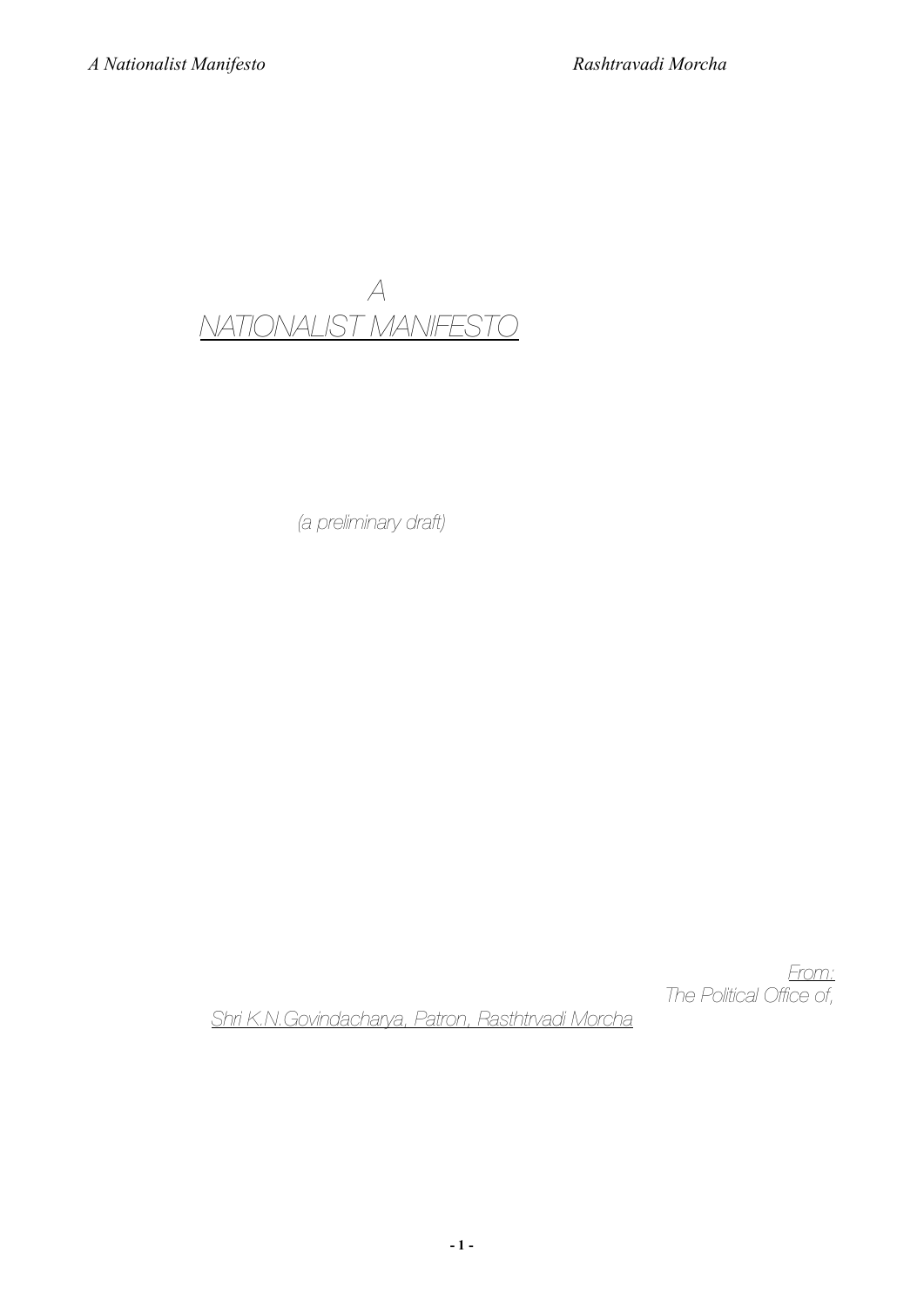# *Our Culture & Heritage:*

Bharat is one of the only two civilizations of the world that have a continuous and uninterrupted history of several millenniums. The other is China. Bhartiya Civilisation history in its current cycle of time, the kali yuga can be traced to more than 5000 years ago, both through modern archaeological techniques and through our own itihasas and puranas. There have been other civilisations of the world that originated in that early phase of current human history, but none of these, except the Chinese has survived to the modern day. Life and society in Bharat have undergone several changes in this long period of time. Yet, in very, real, essential and identifiable sense, life in Bharat continues to be defined and guided by the ideas, principles and preferences that were evolved at a very early stage. These basic ideas, principles and preferences defining Bhartiya civilisation are collectively known as "sanatan dharma". Scholars and foreign historians have often wondered at the extraordinary civilisation homogeneity that pervades throughout all parts of the country, in spite of the great geographic, cultural and linguistic diversity of the land. This homogeneity is anchored in "Sanatan dharma". And at the core of "Sanatan Dharma" is the idea that all creation is a manifestation of the divine, and therefore every aspect of creation, all the diversity in nature and human life and society, must be respected and carefully nurtured. The essence of this dharma as mentioned and compared by Sri Aurobindo as synonymous with "nationalism".

Bharat is blessed with natural abundance that is not found almost anywhere else in the world. Early twentieth century geographers of the colonial empire used to refer to every aspect of Bharat in superlative terms. This is the most hopeful fact about Bharat; unfortunately, we have tended to forget about this even fundamental truth. Bharat is blessed with an extraordinarily compact geography; three fifths of the Bhartiya land is cultivable, else where in the world regions where one fifth of the land can be cultivated are considered highly valuable, at least in terms of agriculture. Of the cultivable area of Bharat, more than two-fifths falls in Sindhu-Ganga plains. The vast plain, extending over 3,000 kilometres in length and 250 to 400 kilometres in width, is the largest expanse of fertile land in the world in the world. The plain is formed of the Himalayan alluvium brought by the Sindhu and the Ganga over several millennia; the average depth of alluvium in this plain is estimated to be 1,300 to 1,400 meters. Alluvial soil reaching up to such depths is unimaginable anywhere else in the world. The heartland of Bharat is thus literally born of the Ganga. There are other rivers in the world, though not many, which flow over a distance longer than the Ganga, or which carry more water or more slit. But there is no river in the world that equals Ganga in her life-giving bounty. From the north to the south, every part of Bharat is traversed by some great river or the other, and each with its own magnitude give rise to and support the great civilisation on its own. In addition to fertile soil and fertilising rivers, Bharat is blessed with abundant rains and sunshine, the essential conditions for the growth of plants and life in all its varied forms. Average rainfall in Bharat amounts to 105 cm, which is the largest anywhere in the world for a country of comparable size. Blessed with land of unusual natural endowments, the people of the Bharat have, over several millennia, developed extraordinary high and sophisticated skills to convert the nature's bounty into abundant food and great material wealth. It has been rigorously established that unto at least the nineteenth century, skills of the nation in fields like agriculture, irrigation, metallurgy, textiles and medicines were surpassed anywhere else in the world. Such is the geography, collective ecology of the people inheriting this land that it can rise to its rich glory, unyielding in its efforts to collective being called the civilisation cradle of the world.

 Our cultural ideology has its roots in sprit of our ancient civilization. The embodiment of internal values being enshrined in the concept of universal peace and universal family *"vasudheva kutumbakam"* the value being derived from *"lok samasta sukhina bahanvantu".* This cultural heritage being central to all religions and languages is a civilisation identity and constitutes the cultural nationalism of Bharat propagated by Swami Vivekananda, Dayanand Saraswati and Sri Aurobindo, being the core of the Hindutva ideology. Hindutva, more meaningful as "Hinduism" or "Hinduness" as way of life and not confined to the blocks of religion alone, sustains the thought of cultural aspect of being inclusive and that of inclusiveness, holding sacred all forms of belied and worship. The contours of "Hinduness"being;.respect to all modes of worship, there is one and the same consciousness in all animate and inanimate beings, there is nothing like inferior or superior being therefore egalitarianism is Hinduism. Man is not a conqueror of nature but a part of nature and therefore, an eco-friendly economy is what Hindutva proposes. Because of the special quality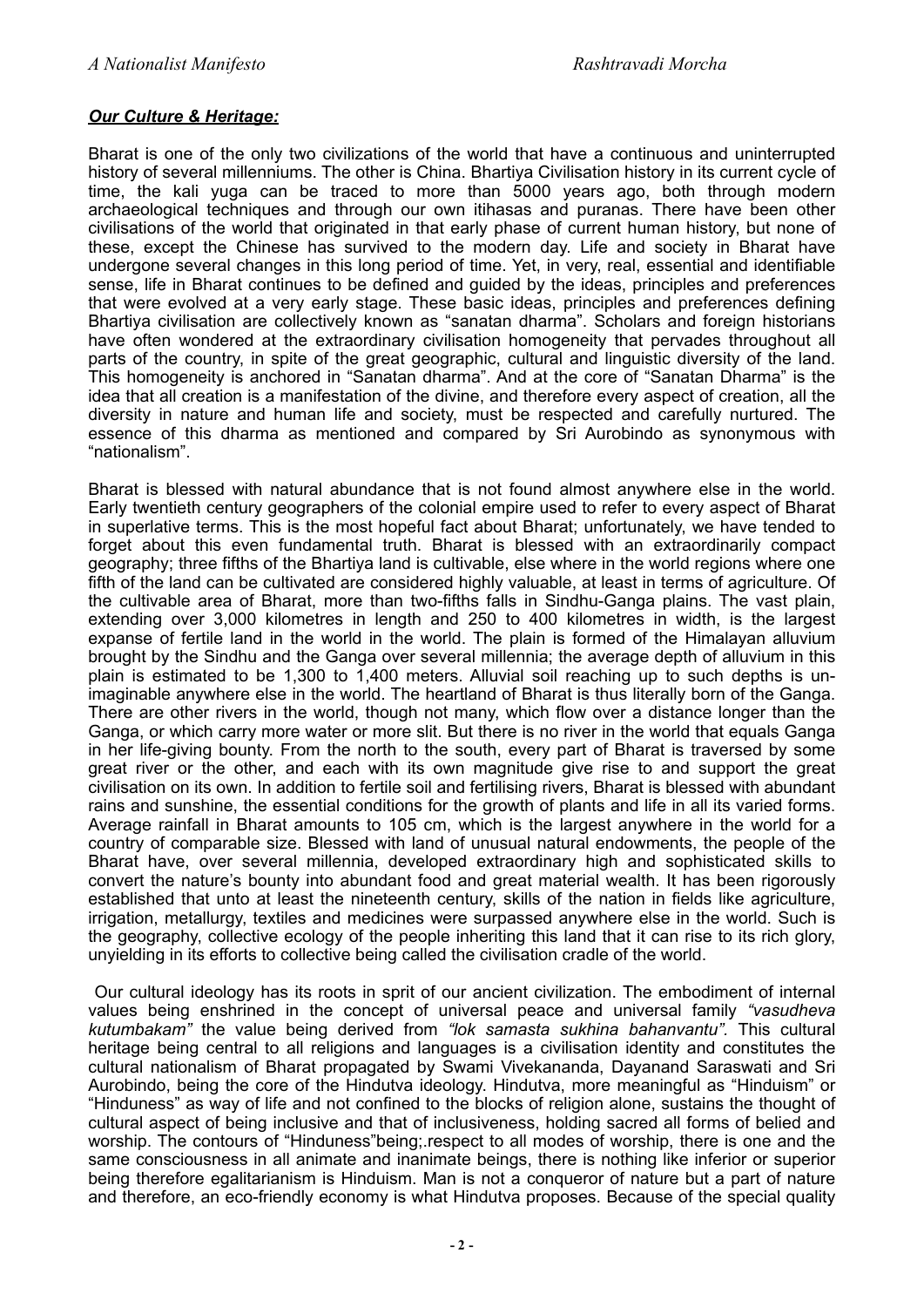of motherhood, women have a special respect in the public welfare society. The purpose of life does not end in eating, making merry and dying, but transcends that and finally, there is the nonmaterial value of pursuing a goal, even if it may be endless.

Even after having obtained independence from the imperial rule, the nation has yet to come to terms of its fullest potential with inspiration from our this rich cultural heritage and civilisation, our belief system, our principles and our "*Hindu"* religion. And time now has come to impregnate the nationalist thought with more rigor for immense possibilities, without failing to undertake a concerted effort, involving all our resources and all our people capital to quickly restore Bharat to her rightful glory. Such coming together of our people of Bharat has necessarily to take place through a reassertion of the essential aspect of our ancient cultural, economical, political and religious consciousness. Any movement for national re-awakening shall have to build on these pillars of aspects and symbols and the task therefore is thrust upon us to set the direction and awaken the spirit with determination and the set the nation on the move.

# *Need for a Nationalist renaissance:*

Post six decades of independence, we have either lost or are still searching for own national identity. Despite our imperishable heritage we continue to raise ourselves to be measured by prosperity or less malaise of the developed world. We continue to raise ourselves from a third world definition to a second world, as achievement and that is where we have kept our focus on with competing not with the world but inwardly developing a mind set of competing with ourselves. All these years. We conveniently forgot that when these inhabitants of developed leagues were yet to come to terms of community living and even collective living as colonies, Bharat already had multi-tier governance existing complete with revenue, taxation and civic laws systems and it was this intellectual prosperity and wealth which attracted both saints and sinners to explore the marvel of a nation called Bharat. Sadly but true after all these decades we are yet to regain the conformity of a developed country and although the nation has come to imbibe the perception of having started a journey to a possibility of upheaval, the ambiguity is surpassed by the existing absence of a pride in our cultural and moral sovereignty. The tone of our nationalistic temperament is at its all time low. We pride ourselves as the largest democratic nations of the world, yet we find this without meritocracy. Rampant corruption, dishonesty has replaced the essence of what could have been achieved by democracy and its pillars. Policies naturally flowing out of these systems laced with this malaise resultantly produce development which starts to limp from its birth and continue to be run forever as orphans between all of them without any accountability for national interests. The political parties considered to be the guardians of democracy have all these decades mastered this art of not owing responsibility and shifting of accountability with perpetual ease. The democratic contest every five years is not on ideology of who has the moral fibre of keeping the nation first but on finding audience of who could possibly deceit the nation, first with these mastered tricks.

This including the longest tenure of Congress, and now United Progressive Alliance (UPA ) or Bhartiya Janta Party (BJP) and its allies, the National Democratic Alliance (NDA) who on every possible opportunity decided to have turns and compete with its best ability to let go of the principles of polity, probity of serving the masses, people at large to choose over their own agenda's of serving the parties interest first, its members and privileged commune the next and leftovers for the people who repose their faith each time through the enshrined democratic process to make believe the unsurpassed end to their miseries, depriving further the singular right of living served constantly on pseudo plank of governance, as absolute last.

The nation yet remains counted as among the backward countries with another few decades of motion needed to arrive with the world. Even despite the principled stand of leading the nation, we stand at the dawn of new millennium with upwards of 260 million people still not having sufficient income to access the consumption basket remaining below poverty estimates. Our leading developing states being compared with Uganda, Congo, and Chad on Human Development Index. As huge as 27.5 percent of people officially classified under the below the poverty line, with almost upwards of a quarter of this group sustaining on less than 20 Rs a day, further classified as being mentioned as chronically poor. Out of the entire population of close to 1 bn, 296 Mn people are illiterate and 233 million people are undernourished, particularly children under the age of 3 years. Appalling circumstances of poverty coupled with socio economic problems have failed these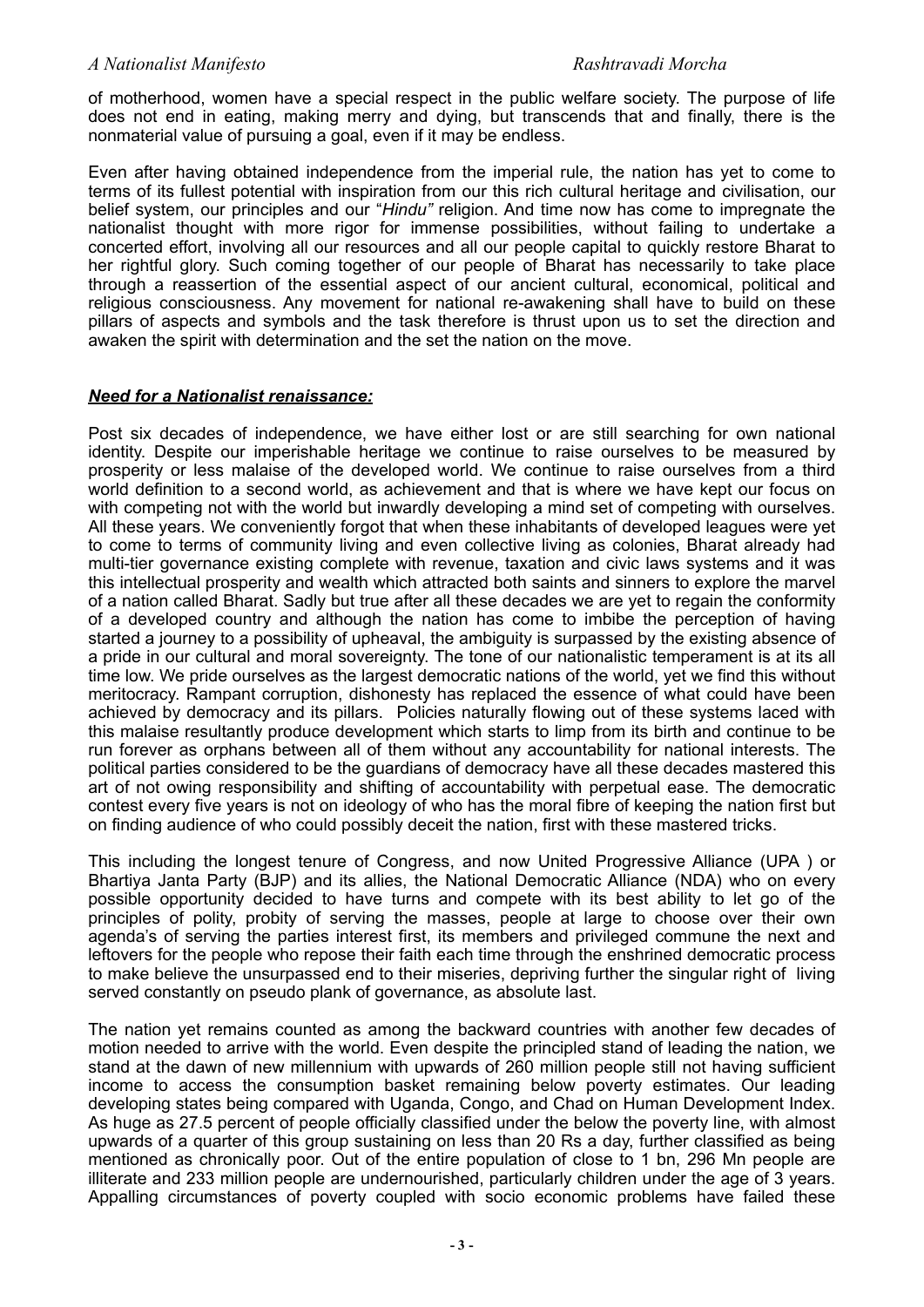political experiments only to gain political ruling power at all cost as the sole motive leaving to bleed the nation as if , at its own volition.

The Constitutional right of "state to protect those, who can not protect themselves" as a simplistic way to read and lay allegiance to the pre-amble of the Constitution, the state and its pillars of democracy, the legislature and executive (more) and judiciary (fortunately less) have instead been forced to co-opt the political constitution of their respective parties and blind folded bequeathing to now the globalisation tirade of capitalist formations of USA's and Europe's of the world, in the garb of WTO negotiations or World Bank Agenda politics of governance. Both, the present UPA regime and erstwhile NDA regime, as BJP have exploited the nation, its resources, people and their right of sustenance with impunity by there pro-capitalist, pro – WTO approach. Whether it would be the UPA regime acquiring vast tracts of fertile multi-crop agrarian land demonstrating the capitalist model of increased consumption by substituting land reforms and needed protection over larger national interest of agriculture contribution as percentage of GDP over formation of Industrial zones, SEZ, FTZ polices to attract FDI (Foreign Direct Investments) and yet taking pride of service contribution replacing the agriculture input as minor partner in still agriculture dependent economy of the country, Or the NDA regime coming out with plastered white washed version of one urban wall and announcing the entire home, the country to be "shining" and remaining that way; and further to secure this as a impressive electoral achievement to "rule" once again. This when close to 175,000 farmers committed suicide in the country? The only achievement of these political parties post there turns of being monarchs has seen the country now standing divided between the have's and the have nots, as being generally proscribed in their governance documents, as India and Bharat.

The nation, its nationalism, serving not more than decked conversations of capitalist's monarchies in their Pro-Bharat documents. We had been forewarned of these dangers several decades ago by Guru Shri. Rabindra Nath Tagore, thus, *" We have for over a century been dragged by the prosperous west behind its chariot, choked by the dust, deafened by the noise, humbled by our own helplessness and overwhelmed by the speed. We choose to agree that this chariot drive was progress, and the progress was civilization. If we ever ventured to ask "progress" towards what, and progress for whom", it was considered to be peculiarly and ridiculously backward to entertain such ideas about the absoluteness of progress. Of late, a voice has come to us to take count not only of the scientific perfection of the chariot but of the depth of the "ditches" lying in its path".* Yet these ditches despite the direction are not seen.

This has been so true for state monarchs as well, the CPI, CPI (M) who considered the champions of the proletariat, peasants, marginalised farmers and labours dumped them with Engel's and Marx favouring disgraced organizations in there own countries and returning the electorate favour as Nadigram and Singur. This continued with backwards mobilisation of class displacement as a cause over three decades with singular objective of ruling the masses and creating an egalitarian regime by 'investing" people state's interest in 4,000 crores of dubious innumerous projects, including several injunctions of judiciary over mass flouting of environmental blunders and cult formation by installing statue's and yet taking pride of *"Bhaujan hitaye, Bahujan sukhaiye"* as Bahujan Samaj Party.

This unabated over democratic principles and issues of genuine governance across the length and breadth of the country with various political formations as faded remembrance to convenient nationalism with immuned flexibility, at best utmost convenience. The nation seems to be long forgotten and attempts of sycophancy to lay open the siege of this nation even to a foreigner as continuation of surrogate dynastic polices as proven itself the decay which has come to roost our struggled to achieved democracy. Polity which was a means for voluntary service to the nation and having produced sterling leadership of this nation which has this developed world taking inspiration and yet not forcing this as any convoluted ideology of any "ism" has a new yardstick of qualification to participate. The more corrupt and more criminal injunctions with severity the better chances of winnability and allocation of governance to satiate this greed of power. Not surprising even in the last concluded democratic participation, each political formation, every political formation succumbed by choice to not to loose the allure of power by offering them as candidates to the electorate, increasing them by a collective 17.2% in comparison to last in 2004. The choice of electorate to choose their representative not on the basis of this "voluntary" nationalistic service but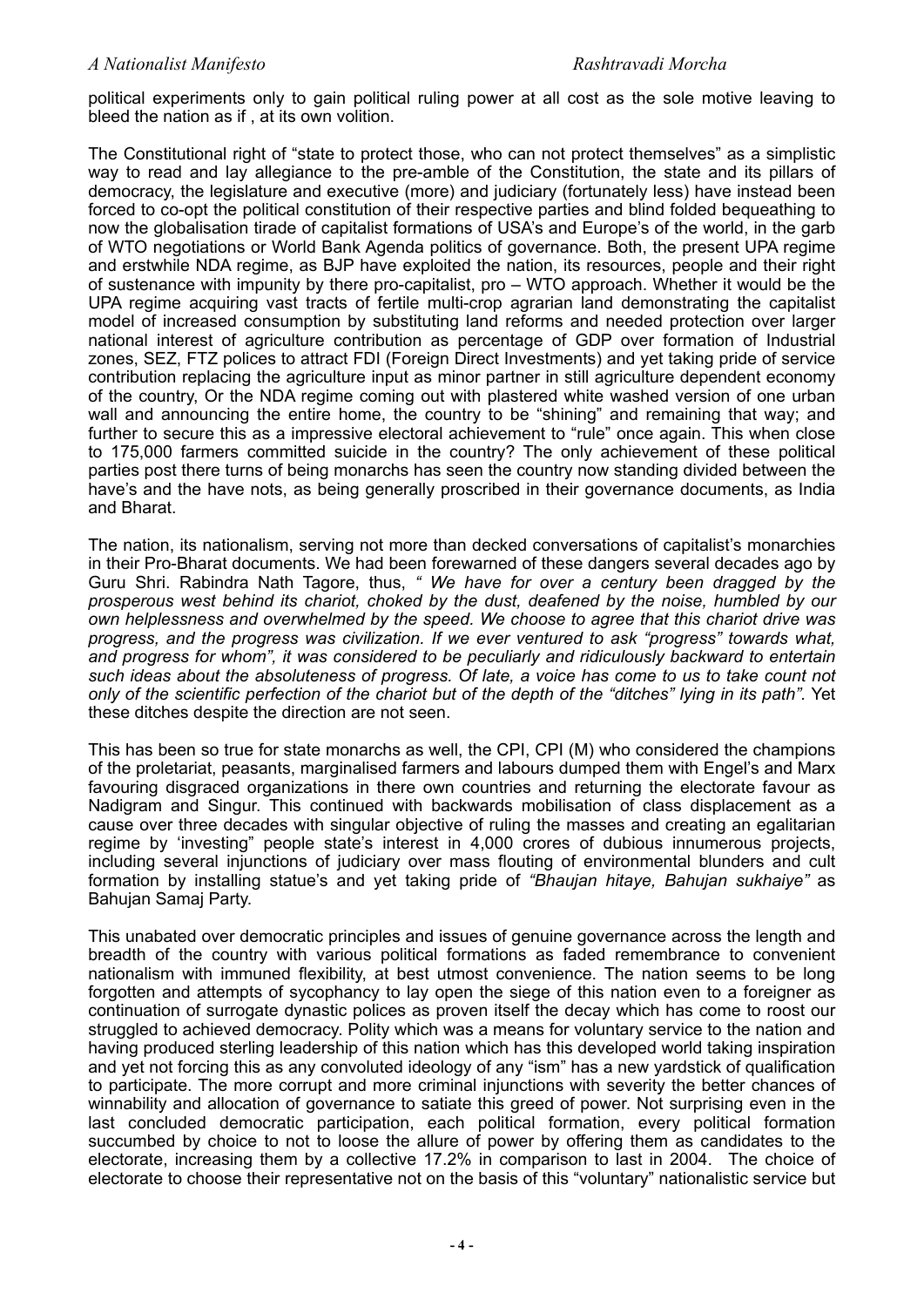to choose the lesser of them corrupt over others, coming further closer to at best but a sham, which otherwise was a right for genuine constitutional representation.

 It is proven now that these political parties can not be trusted to rejuvenate the nationalist pride and a movement of nation first, needs to be brought to the fore within the masses. The ideologies of these parties have left nothing but to peril the glory achieved of the nation at expense of common man. This Americanism, WTO'ism now needs to be replaced by core nationalism with absolute focus on Pro-Bharat, Pro-Poor ideology of nation first and people first movement. This needs all the sanghthan's, samuh's, parties who are working with semi-political or political intervention to come forward forging a much needed, stronger alliance of Nationalist forces which could have the invincible power to dispose these pro western powers, putting in place a more stronger alternative politico policies of governance by putting the common man and his ecology in the core of this set up. This top down pyramid which forces the common person, the last man on the socio economic ladder to constantly look up within this democratic system to vehemently oppose this and allow him to question and at best to reverse this by turning this upside down by active dialogue, concurrence, and participation in this democratic process of activism.

# *Our agenda for nationalist governance: Pro-Bharat, Pro-Poor Ideology*

Pro-Bharat: Our heritage, culture, geographical, temperament and ecology are different and this can not be adopted on the basis of what's good for other would be good for us methodology. Nation breeds and sustains on its own core and accordingly this needs to be understood to approach with collective faith in our own temperament. If we progress on follies of others we would not make a step difference on where we as a nation would like to progress today. The consciousness imbibed in our philosophy of *sanatan dharma* and complete faith in its tenants helped us to blow away the shackles of boundness making us as an independent nation. This has inspired and been subscribed since countless ages by great nationalist, as early by Chatrapati<br>Shivaii. Swami Vivekananda to Mahatma Gandhi. Subhash Chandra Bose. Sri Aurobindo. Mahatma Gandhi, Subhash Chandra Bose, Sri Aurobindo, Mahamana, Kesavram Baliram Hedgawar to others. We have blind folded in our approach have looked down upon these tenants which we need to revisit now, reawaken to its fullest form to form the collective nationalism and form our Pro-Bharat ideology. As Mahatma Gandhi said, *"by political independence, I do not mean an imitation to the British house of commons, or the soviet rule of Russia, or the fascist rule of Italy or the Nazi rule of Germany. They have system suited to their own genius. We must have ours suited to ours"* 

This nationalism would be collectively referred to the collective expressions of social and political thought, based on native spiritual and cultural traditions of Bharat. Further the native temperament and its ecology needs to built up around to understand the inclusiveness of nationalism. Affording to act global but ignoring the local terrain temperament is and would further be disastrous to sustenance of nation hood. A Pro-Bharat thought would include factors as would be necessarily to have vision for nationalistic pursuits, understanding of these pursuits, moving them beyond isolation, improvise and develop a eco-system of these be able to collectively execute of these in form of actions within the society. This needs to be understood and seen differently not by us by others as well.

A Pro-Bharat approach hence thus would be derived from the cultural GDP and not from an economical GDP perspective as seen and measured globally. These actions should not be seen as parts standing on themselves alone but as sum of parts as a whole for progressive national upheaval. A delicate balance needs to be maintained between socio-economical and cultural factors to achieve a state of constant development which further would restrain any skewed development. This eco-system would out rightly reject what does not adapt to itself and similarly would absorb what remains beneficial under this model. This system dependent on our ancient variables of the *"Panch J" philosophy of Jan, Jal, Jungle, Jameen, Janwar*, synchronising this with philosophies of what's good for this eco-system and what allows it to regain its intricate balance would allow the Pro-Bharat actions to emerge. In Bharat's context this would mean, has the soil retained its richness with fertility, has the water level risen on its own, have we created self sustaining model of agrarian development, industries which compliment these developments than take away what already or have we demonstrated the regard for natural resources for its usability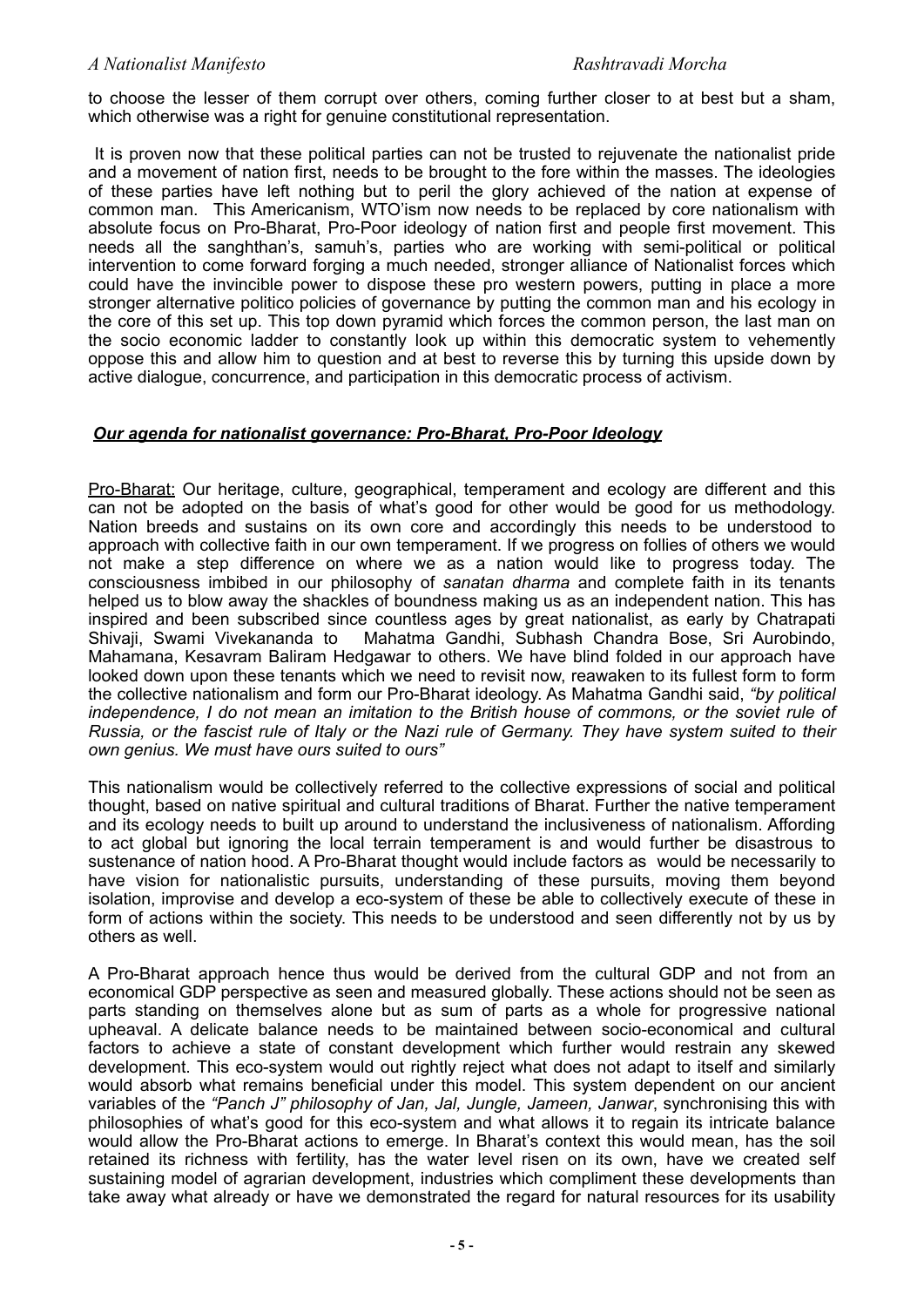and not exploited them fully as examples. Without these, it would best create an illusion of our pedigree driven on compromises forever.

All the existing parties are at the cusp of this interplay and have adopted one or combination or worst all of these factors to extend with glaring insensitivity to core of its beneficiary, the common man in picture. These policies have a detailed aspect to open up the boundaries to exploiting international commune and their cronies as MNC's and in form of added investment avenues for liberalization of economy at cost of this eco-system which essentially should be driven more adding to strength to these factors. Communism or Capitalism should ideally make way for Swadesi and De-centralization of these policies remaining at the centre. The potent nationalistic force needs to be liberalized; the inclusive development needs to be liberalized prior euphuism's are used to bail out economies of others.

Where as the global developed economies thrive on the concept of materialism and its immediate pre-occupation the level of consumption with over all focus on looking at just well being of an individual, stimulating class antagonism, socialistic disorders and greed to acquire more; the Pro-Bharat approach would to create a harmonious society by building, reshaping the institutions of these thought process. Any disturbance to these factors would lead to anarchy as being witnessed today and creating a gap which would be too large to fill by any substitute other than nation first thought, progressively. In order to conclusively attain this nationalistic temperament other then the five variables, education, its reforms, perseverance of Bhartiya languages, restoration of national rivers to its purity, protection and advancement of cultural centre of traditions, protection of religious centres and indigenous trade and craft needs to be cared for and developed as well. National GDP would hence not be a true measure of these activities and does not cover a holistic approach for the well being of a society. The country might have a stronger GDP connotation but yet could be facing issues in governance, poverty & appalling sustenance conditions, such as present Bharat so a true benchmark could be Gross Prosperity Index or Happiness Index to cover all sections of the society regardless of the commercial contribution attached to them and this would then truly reflect the state of affairs of the nation and its people. This would assist to measure the impact of policies, polity, probity and programmes for the nation, whether or not are achieving the desired objectives or not.

The constitution of the country needs to be amended as well to ensure that no person of foreign origin is able to supersede the arrangement of getting the highest constitutional offices of the President, Prime Minister and Office of the armed forces. Bharat despite the show up of economical statistics and replacement of these factors in factor of growth rate of development yet remains mainly an agrarian economy. The sustenance of majority of the population even till today is without doubt agriculture and steps needs to be taken to ensure there is no degradation of multiple crop or single crop lands for development. The erstwhile tirade of GATT and now WTO to restructure economy on prescription based upon matured economies should not allow the markets to be opened up for our nation's growing economy in forms of dole's of subsidies.

We were a highly developed agriculture nation and 200 years of tyranny of imperial rule allowed us to ignore the might we have in our land and soil to achieve this without any economical intervention of these developed forces. We need to focus on doubling the output of our agriculture produce with indigenous methods of farming, traditionally being practiced. Its been seen that in few pockets we have been able to come closer to achieve this goal however this can not be said true for some regions having seen unabated suicides of farmers. This differentiation in farming, organic dependent at most needs to be addressed and sufficient protectionism methods yet need to be reinforced to see that we do not again become dependent for our agriculture produce. Some balance needs to be achieved for farmers and farming community as a whole and needs subjective re-addressal of their grievances to achieve this objective. Coming in with their tools of imperialistic mechanisations; consumptions and demand, propensity to higher markets with accelerated growth rate of investments on capital but as a nation we need to know that they "need us" to expand their commercial interest and we have the right to dictate what we think would be an appropriate approach to harness this with string negotiations without comprising on our economical and national sovereignty. A Pro-Bharat approach could even see us survive this, even if we choose to walk out from this global trade organizations and yet protect, sustain and develop further on basis of our principles of protectionism of our national interest always remembering, they 'also' need us.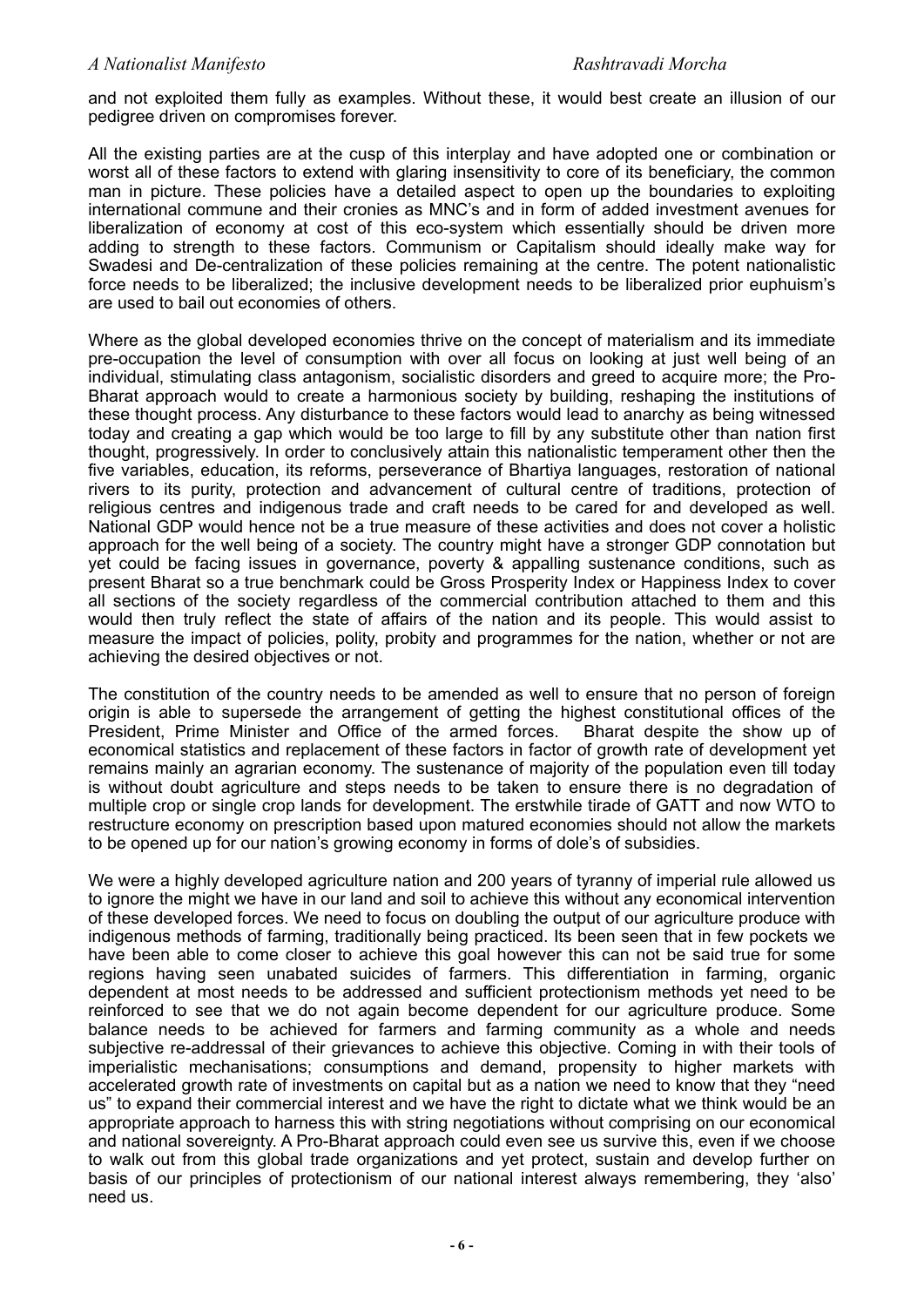To continue to talk about Pro-Bharat ideology we also need to expand the scale of our decentralized industry clusters. The overall economic holistic development could only be achieved when its ensured that no pocket of industrious activity, specially small scale in nature are left behind in participating in this growth momentum. Swadesi model of development with inclusive focus on these sectors would attain and also repose confidence in our nationist abilities to compete with the best industrious zones in the world. There has been an attempt even to let go of this safeguard on pretext of complete transformation needed for small scale sectors by offering them subsidies in form of trash loans, infrastructural facilities, inviting more of debt in already struggling livelihood of these resources where no attempt is made to ensure the produce finds the right set of consumption centres through its marketability.

Dependence on safeguard mechanisms through trade embargo's and addition of high duty rates have done negligible to dilute its impact since owing to the volumes being brought in from cheaper sources of manufacturing the resultant impact of protectionism also wades away. The marginalized cluster producer with no match for the level of investments in these efforts further recedes to livelihood deprivation. As has been recently seen for efficient energy growth the entire economy of the country together with its national sovereignty left in lien with capitalist over nuclear energy agreement. We need to be promoting alternative resources of energy also bearing in mind the consideration for water restoration and its purity preservation. Factually, when the country gained independence it was expected to remain, behave and act rightfully humble towards the ecology with a nationalist feeling. Policies which have reaped dividends over all these countless years, the philosophy and the rules prevailing in the society with a focussed need to maintain and at best further these with a will to attain as per the ecological temperament of the country. This thought and its execution anomaly has constantly crept into the normal lives is a visible sign of departure from our national moorings. The constitution was supposed to be a document on these factors yet this also seemed to have failed to provide the necessary direction, even being directive in nature.

The constitution itself has been amended so many times that one really wonders whether a new constituent assembly needs to be called to steer the nationalist expectations as was perhaps perceived right from its original inception. Laying bare the an old act of 1935 as a basic framework of governance has proven itself wrong and continues to do it even today, so making amends is the call of our times, not from a past perspective but for our present and charting the course of nation, its people for future direction. The vision of *"poorn swarajya* is what needs to be replaced despite we being independent in actions, yet bounded in our thoughts to invigorate our national spirit. Where unless the bottom most person of the societal hierarchy is revitalized, the holistic development and dream of an egalitarian society and a nationalist society in turn would continue to meet each other at crossroads. This could be achieved by, in summary, by having:

- Consistent focus at grass root level to seek and develop agriculture inputs as according to the need, temperament and sustenance of ecology for the people and not on a central policy basis of subsidies and their relative interdependent plans. We still are an agrarian economy, to remember.
- Land Improvement and support where the class, caste and displacement of people are ill effected and major development projects co-exist supplementing efforts of each other with each having its sphere of influence then forcing a option of for "either of the systems"
- Focus on integrated educational development which assures the right of employment then right of knowledge and its use in the developing world
- GDP measurement to include ancillary services which do not connote a commercial value yet still are a national component e.g. the labour barter which could be seen every season across the agrarian community of farmers pooling and taking turns to till fields for saving the spend on outsourced labour and retaining their cultural bonhomie, the very backbone of the system or perhaps challenge the GDP factor itself to define a new (GPF) Gross Prosperity Factor.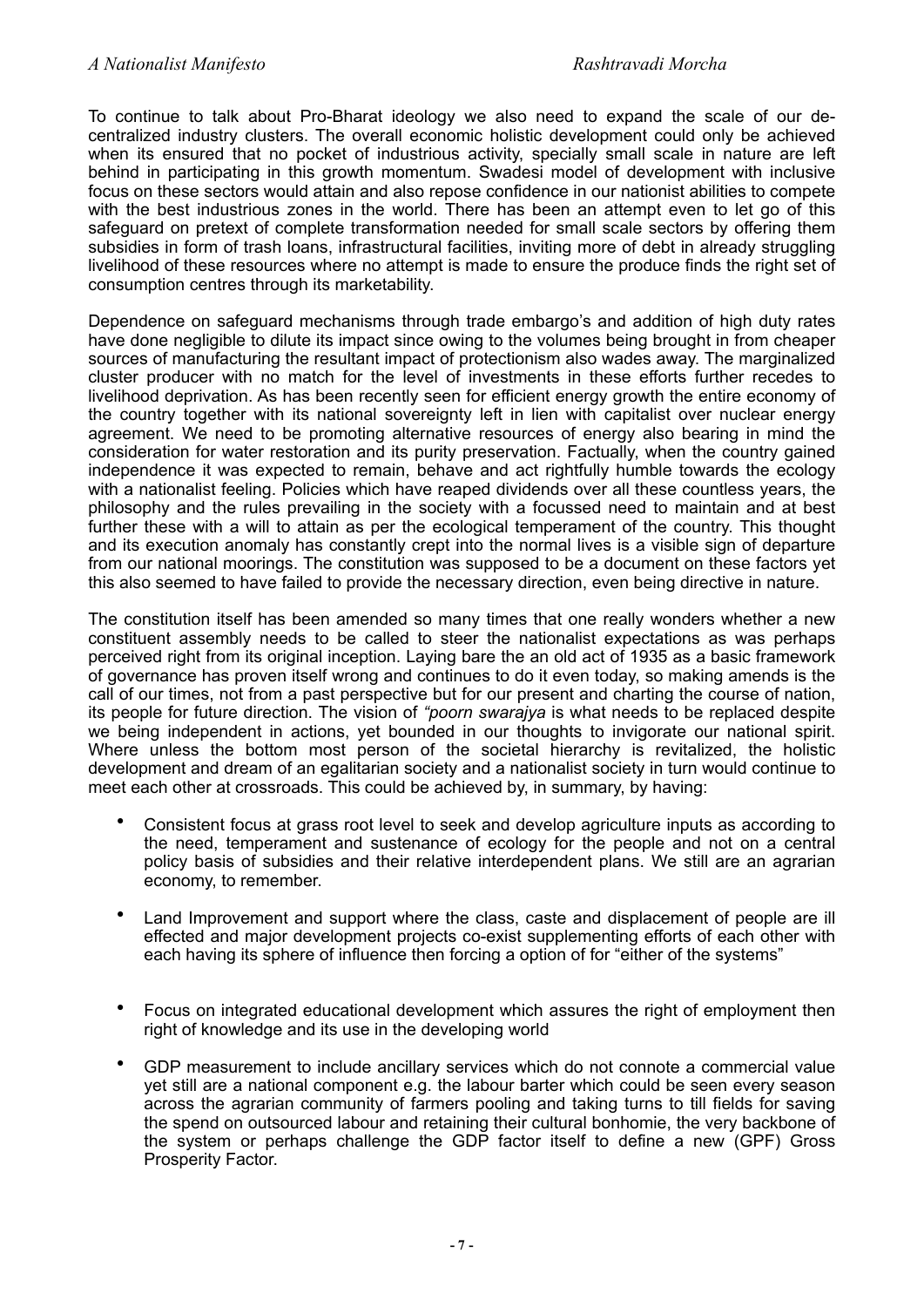- Developing comprehensive agenda towards maintaining the intricate balance of the fragile eco-system of people and their livelihood resources including water & irrigation, land & forests, cattle & livestock and indigenous cultural knowledge heritage
- Approach to seek active involvement and virtual democratic participation in governance and administration. Reforms should not be skewed as a secondary choice for an already defunct system, as add on. If it needs a complete transformation, the will should be able to support these actions with sole aim of efficient governance as its objective

A nationalistic temperament would without doubt lead us to nationalistic actions and with nationalistic intellect and that's what the need of our moment would remain to be.

Having mentioned, no Pro-Bharat ideology could be complete unless the area partitioned at the cusp of abject "transfer of power" in 1947 is brought back into its rightful fold of completing the national formation. *"Akhand Bharat"* is a true desire and is a necessary requirement to wipe out the colonial expression. We have a background of same traditions, history and culture and have same lineage of parenthood as a nation and by merely drawing lines over the land would not mean independent nations with different philosophies, which were nothing but sinister designs of forced separation through communal hatred ebbed against each other. It would be forgone conclusion and playing yet in the hands of imperial colonies to let go of any opportunity which restricts the complete geographical unity of our motherland. We need to make amends for our predecessor's mistake and ensure that we now realize the dream of a united, strong, powerful, and yet resilient – "*Akhand Bharat"*

# **Pro-Poor:**

When we refer to our Pro-Poor ideology the first aspect which strikes our thoughts is to collectively seek favourable responses from our policies of governance to ensure that the bottom most person in the social hierarchy and his basic needs of rightful living, food, water, shelter, medicine, education and livelihood for being met at the first instance itself. The system needs could afford to go conservative; perhaps for a while as progressively it moves up the ladder however the course correction needs to be respectful at its origin itself. We are aware today that unfortunately, we continue to follow the "trickle down theory" of governance, where only when it rains heavily, the top most gets drenched first in the shower of benefits with the last person obligated to get rightful few drops for sustenance and rest for him to secure all by himself. The pro-capitalist and new school of thought as socio-capitalist political formations are the one's who decide on every aspect of this shower as well. How much of it, when, where and who gets the right of it in. Unfortunately, naming one group of association or political alliance for this misgiving would leave the others to achieve there liberty but it remains quite true and sadly, that each one of them has participated in this uncouth dancing ring of nominations of richness with impunity. It's a hard known fact that rules of engagement of democratic participation itself have been heavily muddled with candidates having criminal track records, supported either fully or partially by stashed black money and economical offences perpetrated on state itself, which now they lay their claim to rule.

These segment of people are so deeply entrenched in this system that from a minority few immediately after independence who used to work underground for fear of social denouncement are now freely as majority, even with pride in few cases are openly supporting this process with nefarious motive of extending their ambitions of insatiate desire of greed. It is a known fact that Bharat leads the list of nations on illegal money stashed away in tax heavens and Swiss Banks. Dishonest industrialists, scandalous politicians, civil servants and officers, film artistes, illegal sex trade operators, to name just a few, have deposited in foreign banks in their illegal personal accounts a sum of about \$ 1500 billion, which have been misappropriated by them. This amount is about 13 times larger than the country's foreign debt. With this amount 250 Mn poor people can get Rs 1, 00,000 each.

This huge amount has been appropriated from there own people on pretence of effective rule of governance by exploiting and betraying them. If this huge amount of black money and property comes back to India, the entire foreign debt can be repaid in 24 hours. After paying the entire foreign debt, we will have surplus amount, almost 12 times larger than the foreign debt, leaving one wonder and aghast with its sheer magnanimity. If this surplus amount is invested in earning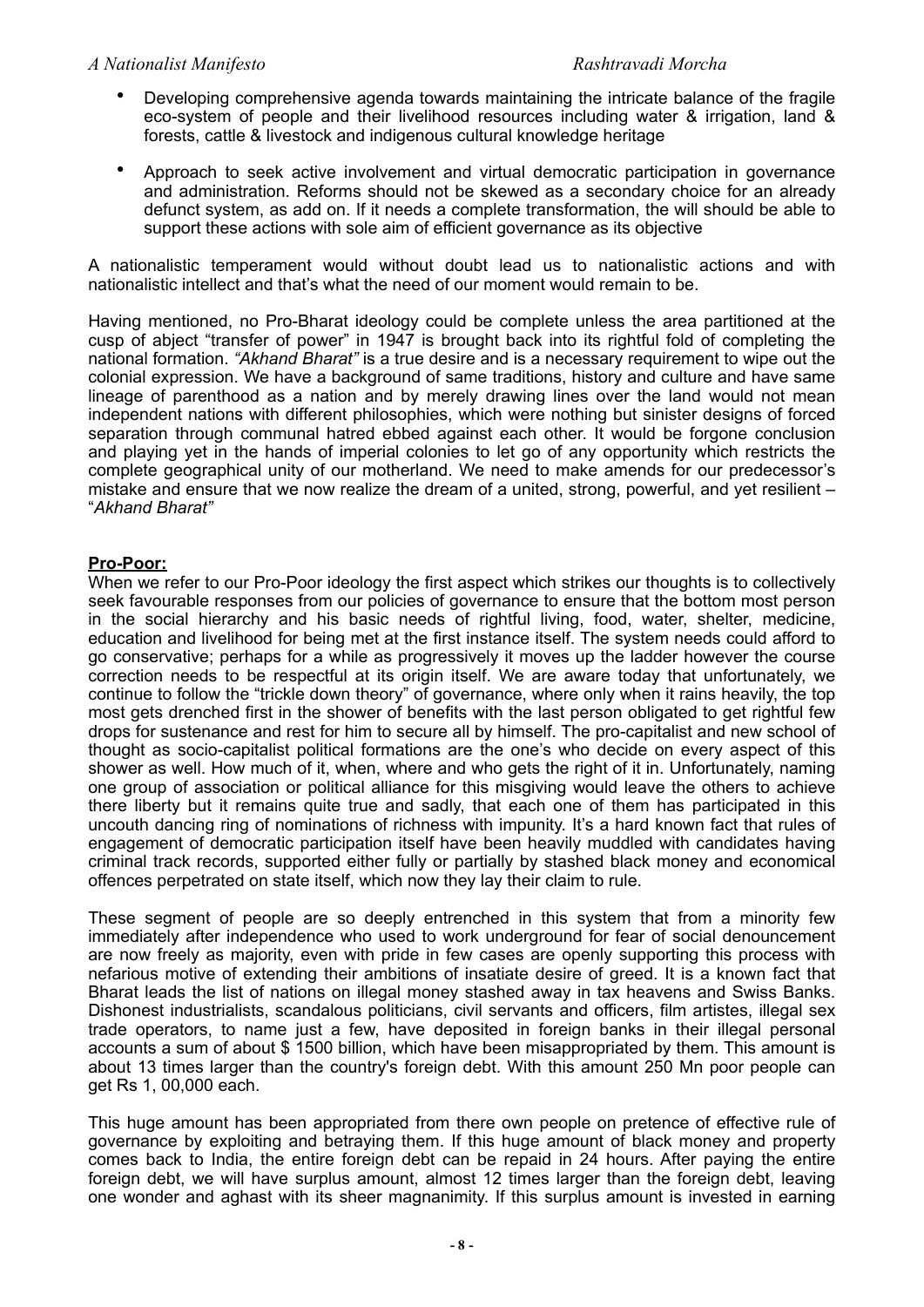interest, the amount of interest will be more than the annual budget of the Central government and assuming all taxes thereon are abolished, the Central government will still be able to maintain the more than basic upkeep of its citizens. This amount is also more than the combined of the other top four nations at 1.4 Trillion US\$. Resultantly, these ill-gotten wealth hoarders to protect their social legitimacy continue to sponsor and lubricate this system with this money as favours and reaping a bountiful harvest in return, churning this cycle over and over again. Naturally, if this money is going to be deciding the policies for betterment of its people and masses, it would have a major share of this money solely to be kept to ensure this cycle remains intact, maintained and forcefully in their own desired direction. This has created a social imbalance such large that people, who are rich, continue to add up this wealth to themselves and people who any which ways were deprived in the first instance are being pushed more and more deep into this bottomless pit of poverty. Already we are being witnessed of various social anomalies and situations where one can only think and ponder the rotten environment around us with empathy. The government has at best acknowledge this fact as latest as under Arjun Sen Gupta Commission report, which blares its throat out on the system deficiency, its vagaries of implementation and the end result – which if anything as sad, is bitterly laced with mistrust of its own people, their will if anything again but dishonest and execution capability, if all remotely plausible.

To speak of Pro-Poor pursuits it certainly is most important to bear in mind, first and foremost task of equipping them with their constitutional right of "basic fundamentals" and adding further their "equal" right of non poverty. Presently, the statistics of poverty are more conspicuous by there absence, an expression, which sadly is even short of covering this statement. What we have instead is the Gross domestic Consumption, Investment index of statistic, which as apparent as they would are skewed more towards encouraging this divide to widen at with capitalist fervour. Sadly, both the government and the 'their' people who vehemently avoid looking at the former are contented with Share Price sensex, attracting FDI's in various fields and production and consumption factor of the country, as latter. It bitterly, as mentioned above hide more than it reveals yet everyone seems to be calling this as score card of relative success at expense of the common man, for whom this foundation of progress is being laid. This corrobates its match with celebrations by the government of *"India"* announcing to have arrived when the annual Forbes declares the number of its billionaires from the country, gracing its list, pushing more an more "with" same number of decimals of this wealth replacing the actual number of people "with" it who are constantly being pushed down into abject poverty yet covering the same ground of existence of this country.

The difference between the per capita income of the wealthiest citizen of the country and the lowest on the social ladder is pitiable with almost 90 times its size of earnings. This entire constitutional machinery, including parties, both ruling and opposition have become so hard necked in their pursuit of serving their "true" masters with contemptuous wealth-ism that the appalling condition of poverty are simply ignored or at best not even acknowledged being present, to deprive the only sustenance of their voice being heard at above. This makes them continue to work against the dignified right of their living versus what essentially should have been made "for" them. This when the central planned allocation for anti-poverty programmes have seen a 15 fold increase in last 15 years from 7,500 Crs in 1993-94 to well over 120,000 Crs in 2008-09, this in addition to 70,000 Crs of farmer loan waivers, simply having no inter relation between outlay and outcomes. The situation gets accentuated more when we look at the sheer statistics of this greatest deprivation of rightful fundamentals that people in rural habitations, the villages where people have seen there income rise from Rs. 8 per day to Rs.9 per day, the thin economic "plimsoll line" widening the gap of beneficiaries from BPL (Below the poverty line) to Non – BPL entity after all these outlays in last upwards of dozen years. This interplay of deprivation as perhaps was waiting for even this partition to lay claim on the frugal benefit of governance. Alarming as it is, states corresponding to their efforts have none to appease but themselves by shamefully printing reports and organizing poverty shows to International aid doling agencies and countries to get grants. Situation likes these, where in states like Jharkhand & Madhya Pradesh with significant tribal population, 99.8 percent of there families are not able to cover one basic meal in any given month of the year. This when the state antagonism being proponent of rampant "world-bankism, grant-ism, accumula-ism with single denominator of capitalism has produced not less than 25000 people who simply have any number between Rs 7 Mn to 10 Mn, as Vehicles, all their way from portico to their garage, as simply a spoilt choice over mode of commute.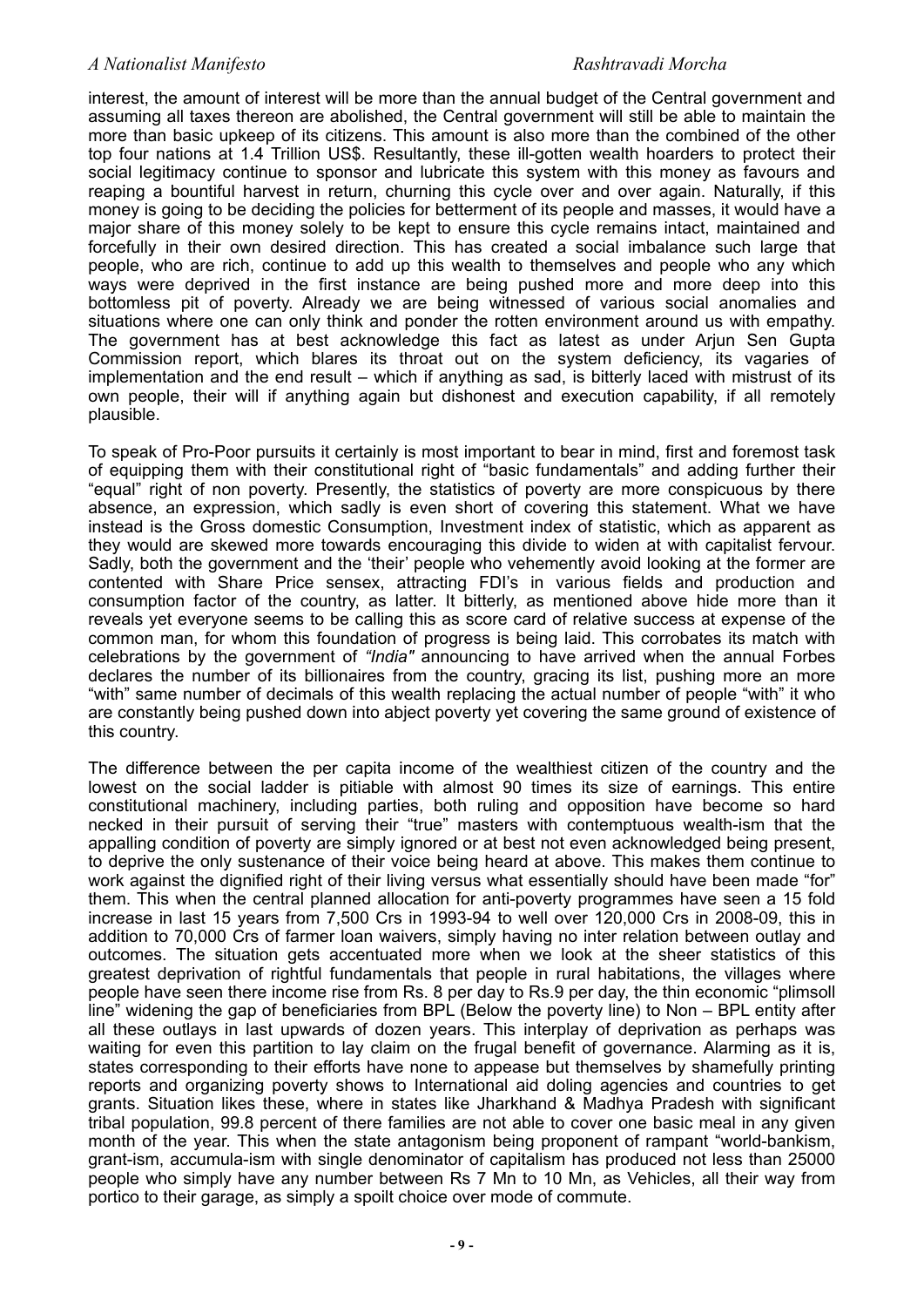Also, this system has offspring's in form of people, almost upwards of 1 Mn who simply have matching accessories to compliment their attire with 0.25 Mn to anywhere upwards of 2.5 Mn each. The level of socio-economic balance is so heavily skewed that even employment opportunities are controlled by just 20 percent of the people over the remaining rest, whereas the remaining below just earning 3.6 percent of their remuneration over this spread wealth and richness, ironically. These situations, to analyse have not been a result of manifesting themselves in a day. These have had some signs of it even in pre- independence era however since the right of self rule as an independent nation was any ways deprived, it was hoped that these corrections would happen by themselves progressively with right earnest and policy changes geared towards betterment of and towards the people. Policies which were foreign would be dumped and nationalistic policies, allowing the expression of diverting these towards uplifting the masses over years of tyranny and eventually would disappear.

The seeds of hope were being carried to bear fruit of freedom, yet we just run out of expressions to condone where we find ourselves today. A lot of these expressions needs be made the foundation of this change to happen today with nationalism, patriotism and care of our people without expecting any favours in turns by these aggressors of capitalist formations. These anomalies are to be corrected, since without these we can not but dream of an egalitarian society and achieve its socio-ecological equilibrium.

To achieve the objective of a Pro-Poor system, which adopts and not discards the approach towards this balance, we foremost need to do away with the per capita formation pay anomaly brining it as close to be possible to be not more than 10 percent of it, between as high as the President of the nation, to the lowest citizen of the country. It would also be expected of nationalist forces, forming the "Nationalist Alliance" to agree on this approach by owing endorsements for all political parties and its representatives to have their remuneration adjusted to the lowest denominator of this system. To ensure collectively this just does not remains thematic at best, progressive steps would be needed to create sufficient employment opportunities for this spectrum to ensure the system self corrects and sustains on its core, running efficiently without misbalancing itself. To work towards a Pro-Poor nationalistic thought we would need to ensure that the basic tenants of rightful living and livelihood are duly protected. This would entail, everyone rightfully employed to his skill and all the people in the system have gainful right to food. Immense hunger, starvation deaths and under nourishment especially amongst the children due to non availability of rightful means to sustainable livelihood have created this wide imbalance where more than 260 Mn people go hungry everyday or having no course of even at best assuming the next meal availability. This abject condition to not been able to protect their families have had the most impact on the families of bread earners with children facing the most ghastly of the brunt in early years, some not even crossing the age of early childhood as a result. Some 46% of the nation's children relate to these facts and its immensely disturbing when development is being sponsored and proponents of it are seen singing paeans of globalized development. Gross malnutrition even reported now and children being sold of for want of money or at worst, for just few kilograms of rice or wheat is not something this illustrious nation feels proud off and should not as well.

To ensure eradication of poverty and its syndrome these "enforced" rights if needed should also cover the right to shelter, medicine, and education without any difference to their class, caste or creed. A composite nutritious meal is also right of every citizen and it should be addressed. In every meal, half litres of milk, half kilogram of wheat / rice, half kilogram of fruits and vegetables completing it. To ensure the right to good health and availability of quality health facilities we need to ensure that access to these rights are not complicated and the outreach is effectively planned. Around 27% of our population yet does not have approach to these facilities either being not present or ill staffed equally from resources or infrastructural reasons. Not having any medical access incase of exigencies is the depriving the basic right to life and this would have to be equally implemented in conjunction with others as utmost priority.

We should ensure that these instances are addressed with policies favouring them as "fundamental rights" as part of constitution and further see to it that stand executed as well to its fullest word. Necessary reforms would need to be carried out if the policies are found (which they are amongst a lot) wanting in these respects or want of infrastructural lacunas. The entire might of nation needs then to be put behind to attain the objective of ensuring these basic fundamentals are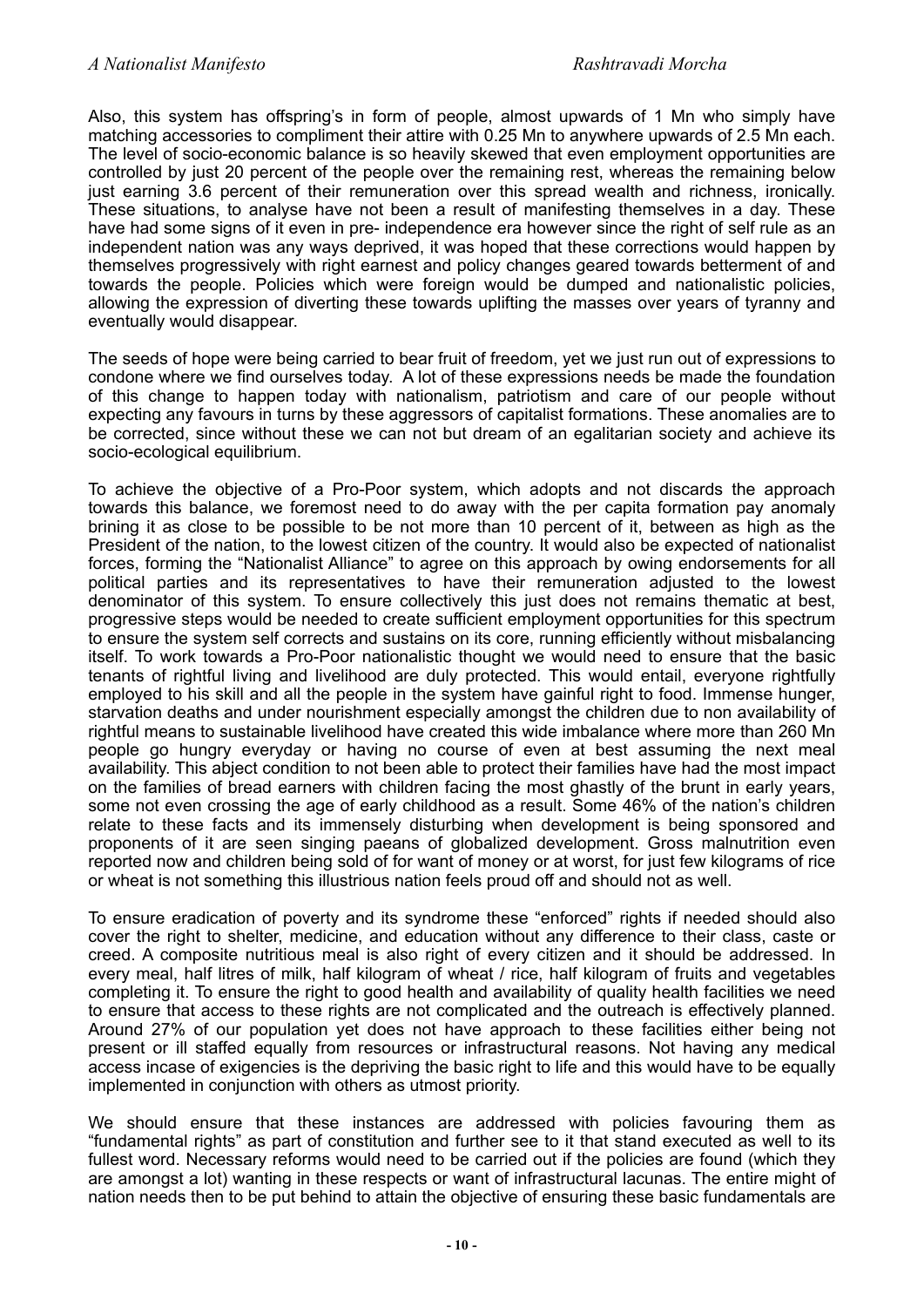foremost addressed over others as priorities and then only in our truest sense we would be able to achieve a state of equilibrium amongst ourselves, only then we can collectively call ourselves as following the ideology of the Pro-Poor Nation. To collectively now assimilate this Pro-Bharat, Pro-Poor ideology and find scientific deployment of these to develop our temperament for our above Nationalistic pursuits we need to definite the impact of these on our policies across various sectors. This being tenants of our policies of governance, we need to ensure as forbearer of "Nationalistic Alliance", our agreement on the following;

## *Strengthen our Constitution to strengthen our Democracy and its institutions:*

The background of our constitution is the Government of India Act -1935 which was based on the series of drafts promulgated in promoting the vested interests of the Imperial government to appease the diehards, indirect elections to the lower most house and continue to deny the implied freedom assured to Bharat. It was under the shadow of this act the constituent assembly was formed in 1948. The constitution resultantly continues to assimilate the Imperialist tendencies of governance and further continues to fail in capturing the rightful spirit of the nationalistic soul, in developing an eco centric self sustainable model of development, which was expected from the Constitution, since its inception according to our own national temperament even when it was fully adopted later in 1950. This has resulted in effecting its pillars with Legislature practice of governance directly adopted from this model, Executive infrastructure of burgeoning bureaucracy which if all to facilitate has seen itself being defined more as "red tape" bottleneck than custodian of policy implementation and Judiciary, which to an extent is still holding the national rich tapestry, is left guarding these all with limited capability since the powers to be accorded have their own inherent limitations.

The constitution which imbibing the nationalistic vision was supposed to tilt the pyramid and empower the lowest social hierarchy having powers to impress on policies remains virtually denied. This arrangement even till present exists and thus is at best symbolic of the powers remaining in the hands of people who have the adequate imperialistic traits than being a factual document of aspirations, cultural identity, nationalistic vision, complete democratic and political autonomy, charter of rights and constitutional safeguards for these rights, reformative and progressive national strategies and implied power of governance on the democratic framework and its pillars for whom it has been created – the people of the nation. To strengthen, though needs further detailing and elaboration, it is proposed that;

- Achieve a paradigm shift from homocentric to eco-centric development
- The constitution needs to brought closer to the aspirations to the people of the nation, other than what it provides as charters and assimilated according to the needs and ecological temperament, reflecting our cultural, traditional and national heritage
- Formation of new constituent assembly to address these needs with sole objective of applying rigor to adopt what is best suited as adding the efforts for national upheaval for present but certainly for Bharat's future and its generations
- Adopting what assists the governance to promote inclusion of societal formations aiding egalitarianism and judged not on the basis of class, caste, gender, linguistic and regional disparities and scrapping which at best have remained as a mere act on constitutional safeguards
- Directive principles of state policies to be reviewed and contingent on meeting the nationalistic temperament be adopted as governing acts for assimilation further with powers to executive and judiciary for its implementation
- Special status policies and mechanisms for states to be abolished either or based on linguistic or religious background, completely brought under one constitutional norm of sovereignty. This would include critical review for State of Jammu & Kashmir
- Abolishment of special rights and privileges on the basis of linguistic, religious or regional disparities and all to be brought under a Uniform Civil Code to ensure the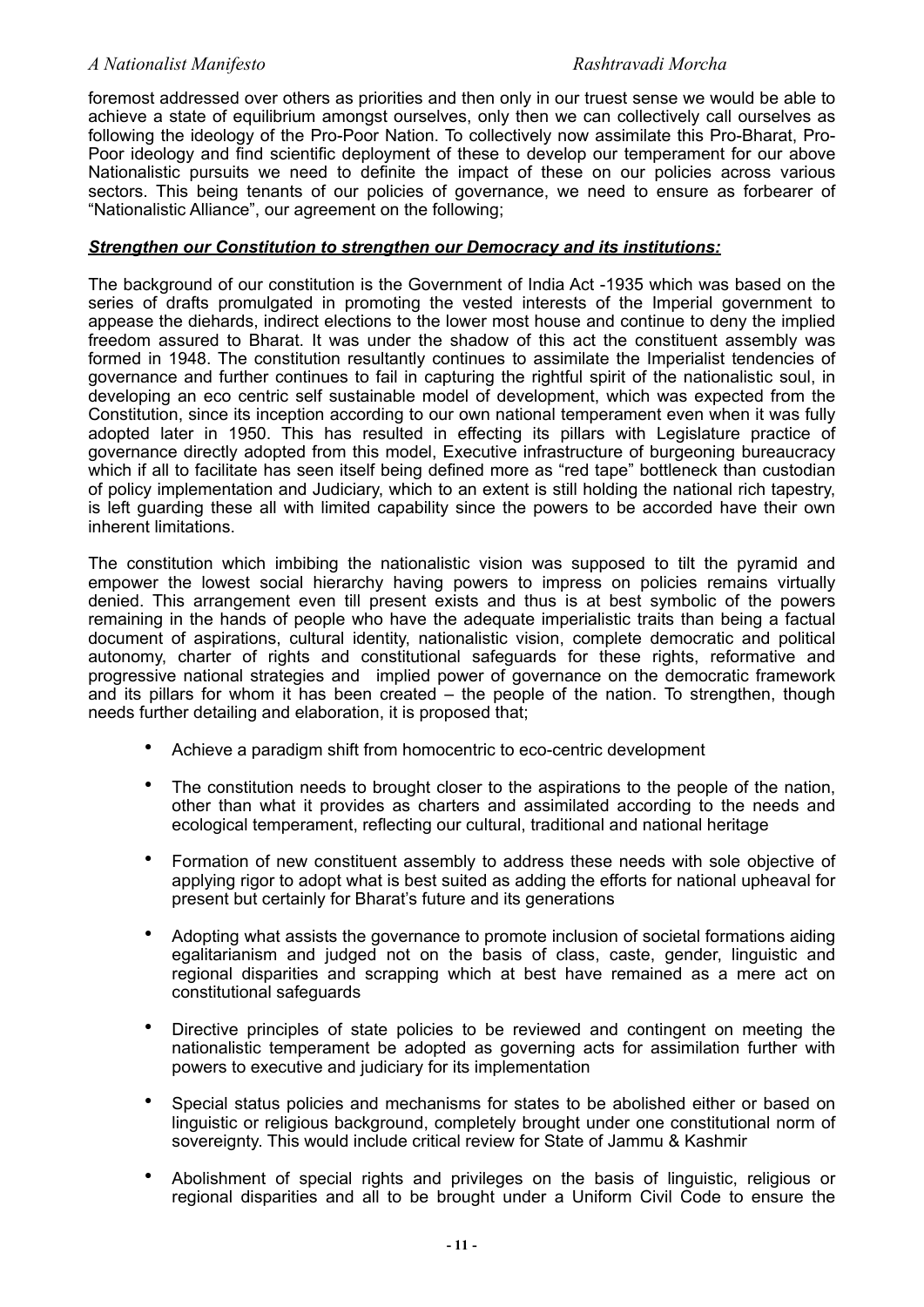basics tenants of constitutional safeguards are not set to be discriminated against or in favour of any group of people. All remain equal by the constitution, with no constitutional disparity either by choice of government or by its own default

- Cumbersome and complicated Executive levels borrowed from the erstwhile imperial's would be replaced by civil services with focus on grass root development and policy formulations with answerable to the District level authorities with partial representation of the people from those districts and not to central government apparatus as present. These all to be reviewed critically under the new constituent assembly
- Judicial process and safeguards of speedy justice with easy access to law and justice would be incorporated and suitable amends or scrapping of outdated hundred year laws would be undertaken to ensure the access of justice is not denied
- The judicial custodianship would again be measured and be made further responsive to the new constitutional tenants to secure its implied sovereignty working for the people of the country
- Setting up "gram nayayalas" pending since decades to be institutionalized
- Legislature reforms to include more representation from lowest governance hierarchy into Rajya Sabha by also including recommendations from not only State legislative members but more than 30% of this for each candidate coming from District / Block members of the panchayat and suitable changes incorporated under the aegis of new constituent assembly
- Strengthen Election Commission by instituting reforms for radical changes in conduct of elections to include review of mode of conducting elections – voting, registration of voters, state funding of elections, setting up of national code on participating in electoral process by smaller parties which proliferate for sole objective of earning a share in power as opportunities electoral brokers and frequent electioneering being called incase of no confidence being brought out for the incumbent government, either at central or state level
- NOTA (Non of the above) option to be made available to the electorate
- Ensure checks to avoid participation of candidates with criminal, social crimes antecedents, records and further strict cap on election spending with declaration of funds with both pre and post audit of candidates and parties accounts to maintain source of funds, transparency, including political & corporate donations
- First past the post system and 51/49 democracy system to be critically reviewed and suitable reforms included. Majority government to partner with minority parties incase of having simply not obtained a clear verdict in electorate process by just being, marginally ahead and "no confidence" motion being brought by opposition to identify an all party interim government until the completion of full term of Lok Sabha or Vidhan Sabha for non dissolution of assembly, saving unwarranted public expenditure
- "Right to recall" representative extended beyond the contours of grass root governance mechanisms to include all apparatus of democracy, including Legislative, Executive and Judiciary with stricture and measures as appropriated by the new constituent assembly and suitable amendments to be incorporated in prevailing People Representation Act with powers accorded to the Election Commission for its rightful implementation
- Amendments to ensure the cultural and traditional tenants of our nation, based on our Hindu religion are implemented this to include, Protecting and formulating policies to enhance our glorious Bhartiya tradition to again reclaim the lost place in form of religious resurgence by active restoration of all temple's including *Ayodhya* and places of religious interest to their rightful original status, complete ban on cow slaughter across the country, development of ancient sites and its complete preservation and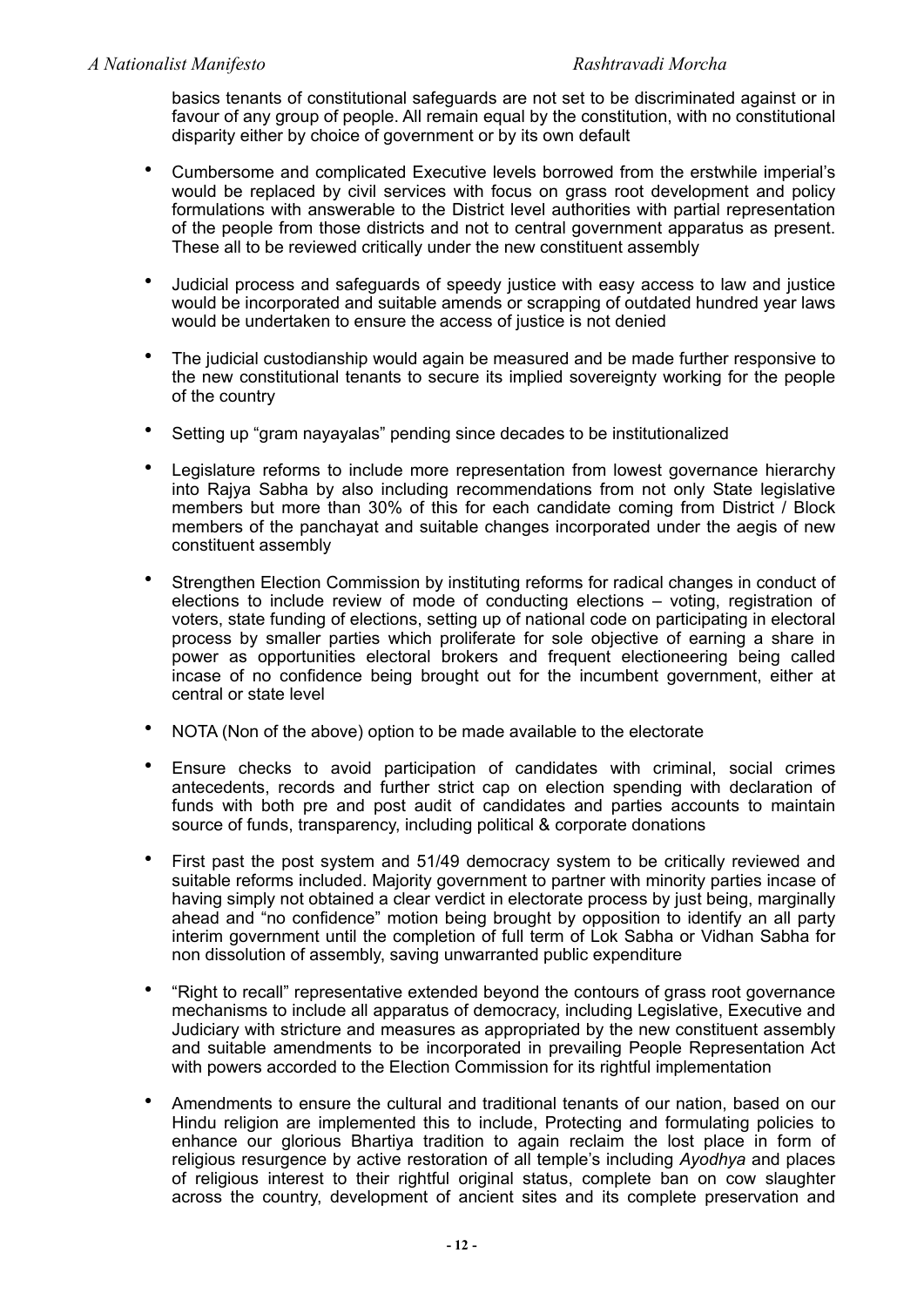development, such as *Shri Ram Setu, et al* and withdrawing state control of all religious institutions and laws which effect their autonomous functioning

# **Strengthen our Decentralized Governance Democracy- the Panchayats:**

With major population of the nation composed of rural population, it is imperative to design a system which dilutes their dependency on central or state government plans, policies and programmes. Our adopted constitution had a major departure from our philosophy of village driven governance which forced even Mahatma Gandhi to have rejected the initial recommendations which excluded it from the Constitution. Though the 73<sup>rd</sup> amendment paved its initial arrival we continue to regard this system as intrinsic to our national polity than otherwise. The very purpose of having a decentralized governance system was to empower the villages to plan, design, implement and chair developmental polices which would allow them to be independent of the central policy making, in turn assisting to speed up the efforts for consolidating the villages, its economy to ripen up at immediate grass roots to further strengthen the efforts whilst it moves up the state or central governance system. Yet, despite the rhetoric and scant regard for even the Mahatma, the policies have been kept central to the seat of power, exercising the impact from the top to ensure the system could not raise itself up to the standards of merit remaining always if never dependent on the might of the formations at the top of pyramid as rulers. In no other country in the world, the epitome of self governance in form of this empowerment or as its philosophy is available as an example and this has been thematically addressed as one of the nations most amazing development yet, remains deactivated. Panchayats have been a seat of collective and community admiration.

The respect of for the seat of five eminent people, chosen by the villagers themselves is not a new phenomenon and comparative governance models could even be traced in Kautilya's Arthshastra where the kingdom powers used to flow from these villages assisting the king to perform his "Raj Dharma" effectively. What we have made is just a bastion of electorate contest, dependent on the mercy of the state legislative corrupting even this societal governance of people by themselves to an abysmal level which creeks of an environment which does little, offers little to the villages in the garb of power for their own governance. This three tier system needs to be rejuvenated in its right earnest with focussed zeal over any other to ensure the grass root development is strong to sustain on its own comprising a holistic model of village centric model of development.

A change in mindset needs to be addressed first to ensure the villages do not feel dwarfed to attempt initiatives in comparison to the country policies. Its is due to this mind set of self propagation that villages have come to think of themselves of limiting their efforts since the national policies despite the entire central might behind them have not been able to find solutions, what could they possibly achieve on their own by themselves. The issue here is not about the size of this governance but only if the villages could get to know the inefficiencies of governance, corruption and its follies and the lack of determination to make reach the outcomes, would they realize that their effort of single village, sub-joined by effort of others later would then realize them the power which the centre only speaks off but never actually has with them to deploy. This inefficient and corrupt outlay has been rightly accepted by none other than the highest statesman Sw. Rajiv Gandhi, of 15 paisa reaching the villages as outcome of every Rupee planned by the government. To ensure this system achieves the desired objective, certain reforms, new additions in approach and deployment of the constitutional might be enforced to gain its benefits. Though needs further detailing and elaboration, it is proposed that;

- Panchayats are given full autonomy in its functioning, including initiative to empower them with planning policies and programmes for aiding governance, rural administration and too an extent law & order and justice for petty crimes
- Panchayats are dependent on the states and its legislative mechanisms hence it is proposed that state legislative members and local legislative members would have no association in governing or directing or intervening, other than in exceptional basis, covered under the Panchayat Raj Act to assist for its complete functioning
- Panchayati Raj members to be fully nominated as they are presently by the villagers themselves however no executive member either at block, district level gets to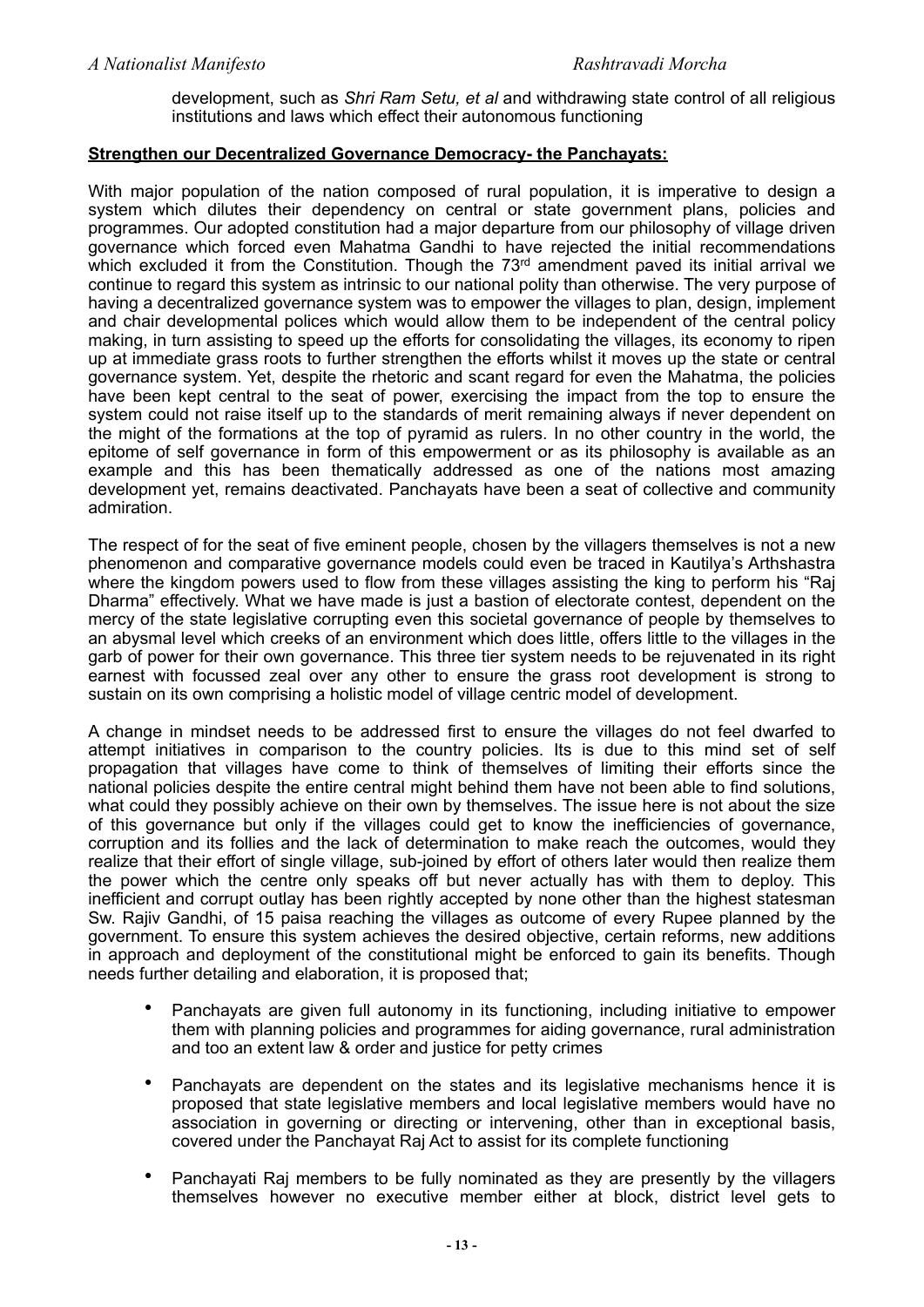represent the panchayat more than 2 times of its fully served tenure again being restricted to the full term being of 2 years each. This would allow the members to keep in check the corrupt tendencies and hold over state / central budget grants to be misused also allowing alternative turns to people to attain experience in smaller democratic governance

- Though 33% reservation is allowed for Women, it should be made to ensure that no kith or kin or relative or extended family member, unless on exceptional basis be appointed as an executive member of the Panchayat. In case of this exception, the term to last only for a 1 year and the election would become due with no term extended to that representative or his family for 7 years to represent. This needs to be detailed and studied further to imply observations as a practice
- Legislative Council's to be fully abolished to ensure no duplication of governance limits this democratic functions of panchayats
- Central planned outlays, to the tune of 7% on annual basis to made available directly to these panchayats for planning policies themselves more in tune with their local needs, ecology and environment than on generalist grant outlay basis
- This outlay to be further dependent not on the basis of average allocation per village basis but on the basis of density of its population also taking into considerations the specific topographic needs as would be needed to develop their model of cohesive development
- Right to recall would be mandatory either at the end of two term or before the term should the executive member is found wanting in genuine implementation of the schemes as outlined by the local governing body council. Awareness to this an extent to be covered in educating the villages and they being made known about their rights while the council is appointed
- District planning commission to be formed with representation of state members and eminent people but limited to not more than 1/3<sup>rd</sup> of these members, rest being appointed by the panchayats in that district with each representing a village panchayat, so as not to exceed 12 members in that commission
- District Magistrates would report to these District Planning Commissions on all central funded or panchayat funded government policies and programmes or any other such programmes planned for its development
- District Planning Commission to mandatory ensure each village has schools, health centres, small scale industrial training centres, Agriculture assistance centres, Handicraft, Handloom or local artisans help centres to concentrate development of their art & craft as well as Panchayati Governance self help centres to disseminate information about various government schemes as needed, further depending upon its respective population density
- Annual independent audits to be conducted and reports to be announced and made available through these panchyatai raj centres at any given point of time to rural people, self help groups or Non Governmental Organizations to maintain governance transparency
- Panchayat members to also be part of the nominations made to Rajya Sabha by the legislative members over a block of districts , as arrived to ensure collective participation and representations of their interests at the highest seat of democracy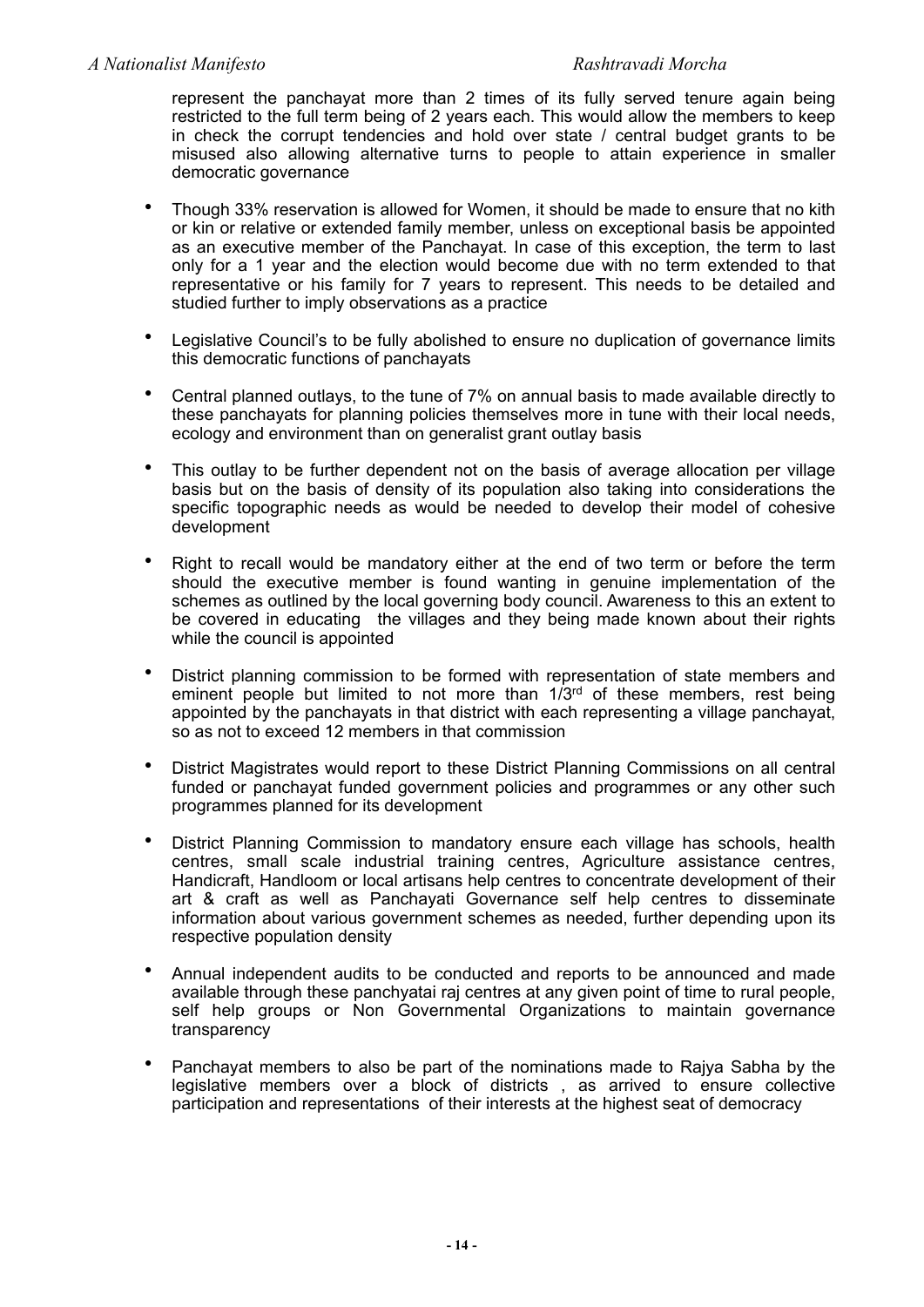# **Strengthen our Swadesi Economic Enterprises:**

*"Swadeshi is economic nationalism"*, said Tilak, *"Swadesism at its highest is a deep, passionate, fervent, all embracing love of the motherland and that this love seeks to show itself, not in one sphere of activity only, but in all; it invades the whole man and it will not rest until it has raised the whole man"* These thoughts have been the core ideologies centred around our struggle of independence where anything which had a imperial signage be it dependency on clothes, objects of general use imported at the cost of nationalistic exchequer were shun and the pride of fervour was to be worn on chest & sleeves of what ever produced nationally. Mahatma Gandhi believed as well that alienation and exploitation often happen when production and consumption are divorced from their social and cultural context, and this local enterprise is the only solution to avoid these problems. *"When we serve our immediate neighbour before others, we serve humanity in turn"*.

These were words inspiring the generations of Bhartiya for decades and still continue however this nationalistic feeling has been forcefully subdued to encourage colonial exploitation of different sought by opening up our economy without any caveats and protection in form of economic liberalization and globalization. The country acquiesced its economic will forcefully by political parties than to rather compete on its own, in its own terms with the adversary, welcomed on the plank of harnessing development for the nation, mocking the efforts of countless people who fought to gain independence from alien capitalist rule. With the impact of liberalization ushered in early 90's the first impact was to be felt on nation's rural economy. With upwards of 60% people living or dependent on the rural economy, this travesty laid bare the soul of economy for exploitation and continues even till today without offering any protection to marginalized farmers, artisans, cottage, handloom, handicraft and small scale industries, last specially meeting the needs of domestic requirements, emanating again out of the very same economy. Incessant calls for domestic industry and cluster protection was construed as being putting this trade juggernaut back into motion and arguments were put as the country would perhaps again reach itself in preindependent era.

Nothing could have been more false than this however thematically nothing could have been agreed more as well. The national pride and taking recourse into something alien, exploitation of land, its water, resources, labour, agriculture inputs all to reap the bounties of country only to fill up their own capitalist chest and providing dividends for their own shareholders, globally. This as could be seen was no different even in the colonial era and this continued for close to 200 years to rob this country preciously its own identity. If Swadesi would mean end to this exploitation and protectionism to the indigenous industries and livelihood dependent economy, than that's what for sure it is. Of lately the attitude of most of the educated people, the elite has become to haughty away dismissing of all things Bhartiya. An atmosphere evidently has thus been created that nationalistic products in all sectors of economy, including agriculture, industry and services, are inherently inferior and cost efficient and that protecting Swadesi enterprises in any way, in any of these sectors amounts to encouraging and perpetuating mediocrity and wastefulness. It would not be a matter of concern if the entire indigenous economic enterprise of the country gets dismantled, it shall, this elite would solely believe would be faster replaced by higher quality and efficient products and services provided by international economic enterprises, having more faith in these imperialist companies with nefarious agendas then the skills of our own people and their Swadesi enterprises.

Following a Swadesi ideology would not imply that everything which is alien is to be opposed. We have to be open to high-end technologies and supported products and learning with assimilation, an adoption which would be needed for the nation to provide equal development opportunities alongside nations, yet with limitations and wiser prudence of "few" and "not all". This development needs to be attuned to our interests as nation and not follow a non-linear development which mutates with our sovereignty, heaps suffering on our people and exploits them with impunity. Today  $2/3$ <sup>rd</sup> of the GDP is produced by family and community enterprise and agriculture; and about  $9/10<sup>th</sup>$ of the working people of Bharat are employed in these enterprises. These enterprises, forming the industrial clusters are spread across the length and breadth of the country such as Ludhiana, Tirupur, Coimbature, Agra, Moradabad, Panipat, Batala, Surat and Rajkot as examples. They have all survived and further progressively developed without any state intervention solely on the basis of their enterprise and traditional business acumen. The only hurdle which they have faced since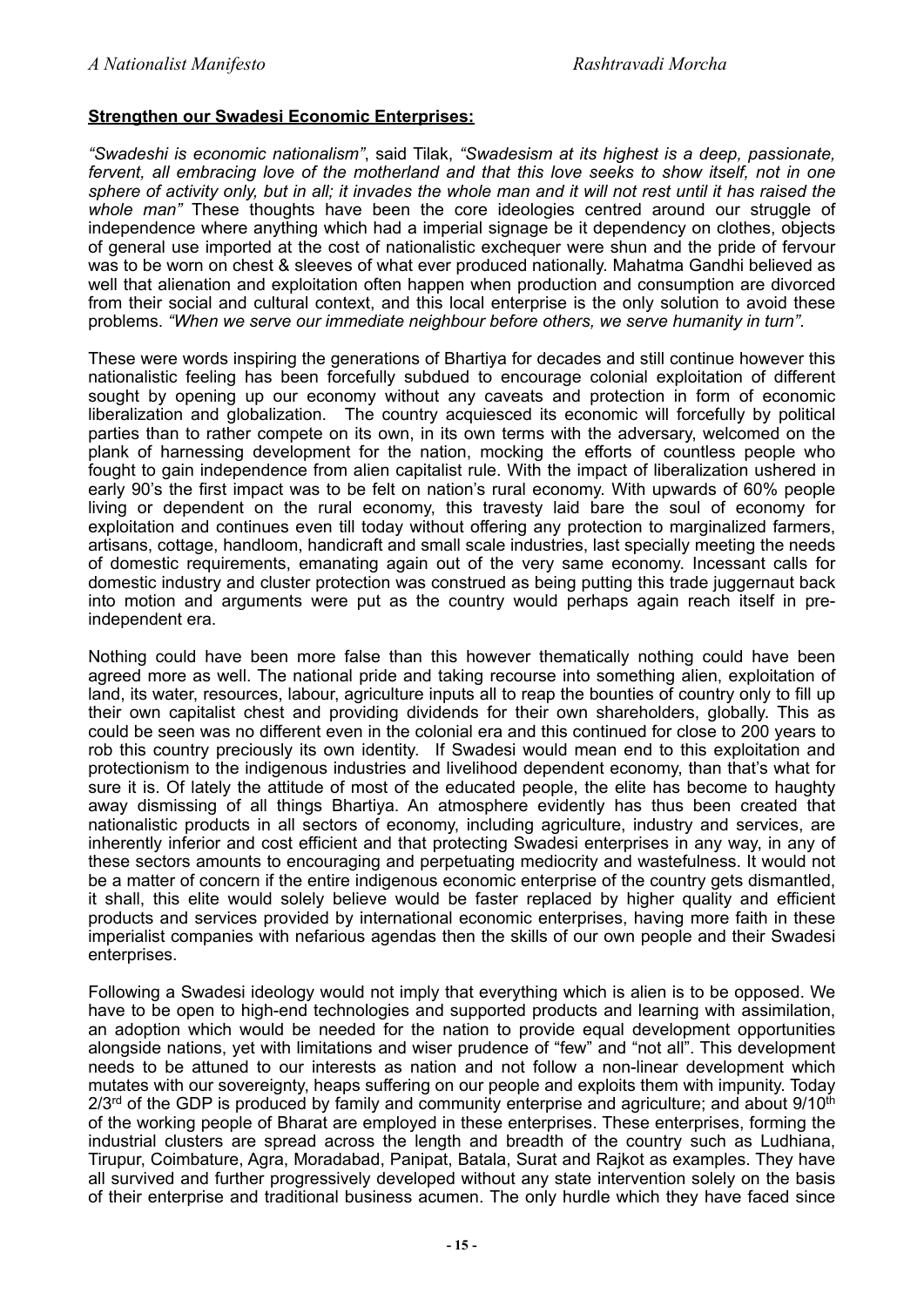ages was the burgeoning bureaucracy and trade licensing requirements which forced them to not to have developed and attained maturity in their respective business, yet have proved themselves by taking these Swadesi enterprises global through Exports.

The liberalization was assumed to bring these Swadesi enterprises on par with competing strength with the global market forces but they were the first to succumb since their own markets were opened up for competition by the government without any recourse. Level of protectionism is hence needed to ensure the indigenous industrial strength is not eroded. Though needs further detailing and elaboration, it is proposed that;

- National economy to be reconstructed on the basis of Swadesi ideology and all variables of the economy such as production, consumption, prices, taxes, revenue, industrialization and select opening up of this economy to be organized under Swadesi economy
- Decentralization policies to be formulated to ensure the rural habitations become self reliant in each respect with regard to employment, production, energy and consumption meeting minimum basic requirements
- Indigenous industrial enterprises to be promoted on priority within this economy so as to develop them as powerful enterprises of national resistance to MNC and TNC's
- Policies to include mandatory client-usage linkages for large enterprises through appropriate reservation of specific areas of business with small and medium enterprises
- FDI not to be permitted in indigenous industries, insurance, retail trade, agrarian dependent industries, fertilizers, defence and vital infrastructural establishments
- Swadesi economy to safeguard national interest in WTO and other block of trade forums by clearly outlining its Swadesi agenda on
	- **F** Trade and Labour Standards
	- **Trade and Environment**
	- **Trade and Competitive policy**
	- **Trade and Investment**
	- **Intellectual Property Rights and Patents**
- Formulations of policies which efficiently manage and further ensure adequate return on national investments both from monetary and human resources perspective in Public & Private enterprises funded by the government
- Industrial clusters to be developed across the country, including every village, district depending upon the local skills and needs, comprising a network of both large & small enterprises so as not to have development being confined to Urban industrial centres only, and generating sufficient self-reliant employment opportunities
- All large Multi-National Corporations, Trans-national Corporations would not be allowed to tap into countries capital reserve and no funding would be made available for their investments either fully or partially by central government, National banks or National Financial Institutions to afford protectionism to national economic interest
- Existing Industrial clusters should be further developed and government policies to sustain favourable outcomes so as to serve as illustration to others
- SSI Industries to be developed into industrial clusters and a network to be created for self supporting, self dependent sustainable enterprise, with trading in procurement or supplies of raw material or finished products amongst themselves in these clusters and Centres of Swadesi excellence being created for product innovation
- Indigenous Wisdom Bank at District level to be created to promote, sustain and develop low cost, low capital businesses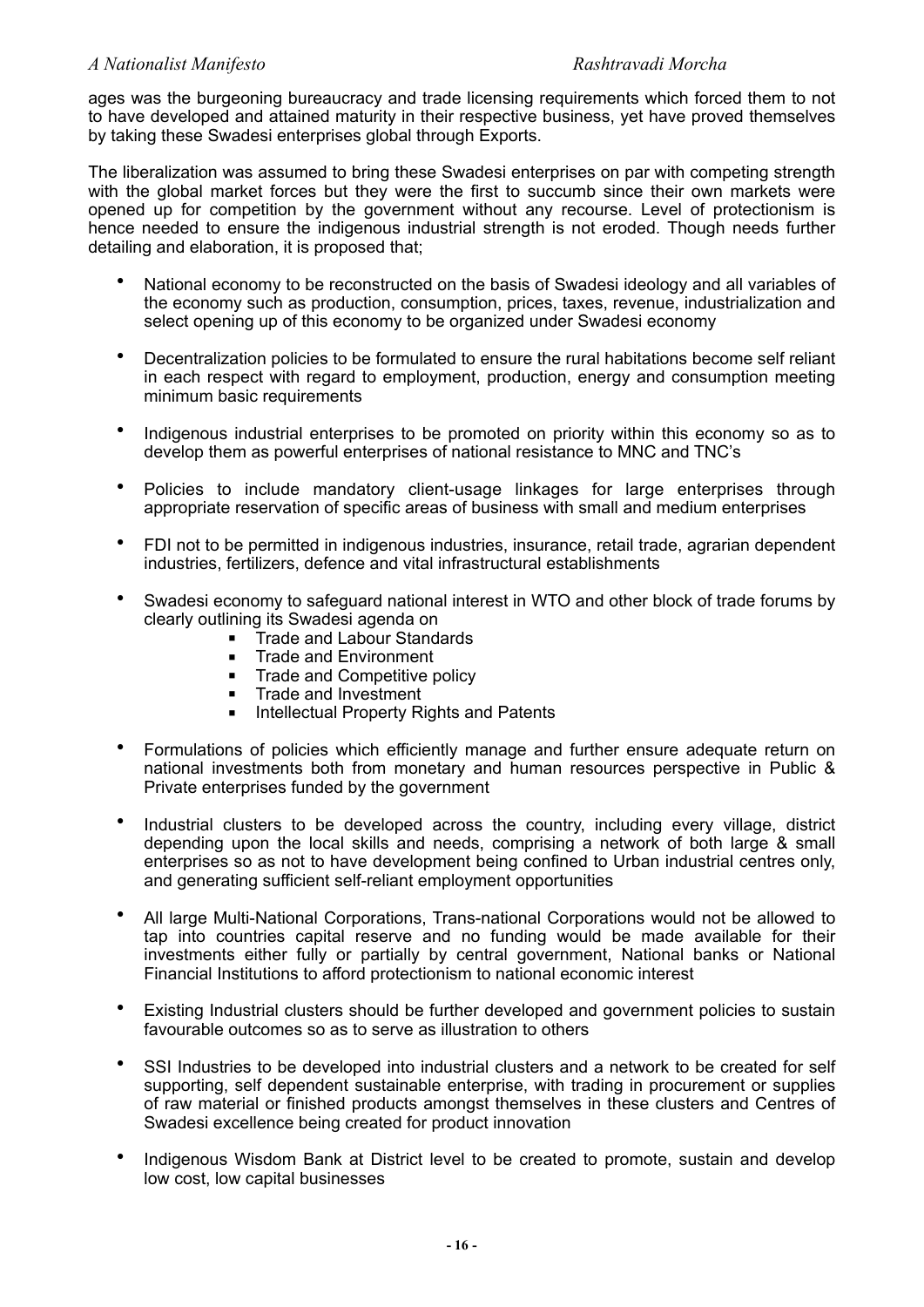- Policies to ensure Agrarian input is at parity with Consumer goods to avoid marker forces immoral ploy and Manufacturing Price and Sales Price are mentioned on the products to avoid sole profiteering
- Patent, Trade Marks and Intellectual Rights Commission to be strengthened to avoid copy of Indigenous Agrarian produce, Consumer Produce and Technologies related to these thereof

# **Strengthen our Agriculture, Land, and Water Resources:**

Bharat's economy is predominantly agrarian, ranking almost 2<sup>nd</sup> in farm output produce. Agriculture and farm produce industries and upwards of 60% of the people of the nation are linked directly or indirectly with this output. Constantly having faced neglect since several decades, first during colonial rule and thereafter through neglect post Green revolution which ushered in genetically modified hybrid seeds, fertilizers, chemicals, pesticides for crop protection and dependency on high end yield variety at expense of tradition based organic farming and indigenous methods has left the country to yet face the natural catastrophe of seasonal fluctuations and rampant situations leading to drought, as early as even this year in 2009. This when Agriculture still continues to be a major contributor to Bharat's GDP and this again when we have the most fertile land in the world.

Bharat has been blessed in more ways than one. In countries like England which struggle for sufficient sunshine and get it only for two & half months, our land continues to enjoy sunshine throughout the year, with abundant rainfall to afford two crops in a year, something unimaginable in US or European countries. The most fertile Ganga basin of the world is in Bharat and this in addition to various river's and there tributaries doting the country landscape in abundance to provide for Bharat to have developed as the leading agrarian economy of the world. Had we have realized the full potential of our agrarian economy or even do a course correction now in our agriculture strategies; we could certainly be the food bowl of the global world. Yet, this sector is plagued with inefficiencies, lack of determination to glean the most benefit for common good of the people and opening up of the Agriculture sector for MNC's in form off Green Revolution which has taken its toll. Leading agriculture scientist and observers are surprised that Bharat with all its indigenous richness is not been able to reap the dividends of its agriculture input. Agrarian distress has led farmers to commit suicide, this with its all inclusive richness in states which at once in time were considered to be sufficiently self reliant in agriculture produce. States such as Andhra Pradesh, Punjab, Karnataka, Kerala, Rajasthan, Orissa, Madhya Pradesh and now seeping in even to Haryana have led to believe the catastrophical impact our sheer neglect of our naturally endowed resources and further exploited playing in hands of liberalized economies at expense of our national survival.

Resultantly our agriculture per unit of productivity is much lower than other major crop producing countries. Replacement of traditional crops such as Wheat, Maize, Rice and other staples et al which for Bharat were supposed to be the primary producer has been replaced with cash crops and HYV (High Yield Variety) crops which have further ruined the soil fertility with gross contempt by forcing to have more dependency on pesticides, more water than need – further ruining the water table, chemicals brining in more toxic waste in the end products itself than anticipated. The temptation of greed matched with neglect, contempt and ignorance for small marginalized farmers to ape the west and bounties of rich farmers, have led the farmers into a vicious cycle of debt, barren land, departure from traditional farming techniques and now virtually non existent to diminishing land holdings due to monetary pressure and selling of land for commercial purposes to unsuccessfully attempt to climb out of it. It comes across as a pity that more than 175,000 farmers have committed suicide since last almost a decade and still continue. Ironically, this start matches with the ushering of liberalization at the onset of this very decade in discussion and unfortunately all the political formations, be it in state or centre has contributed to this state of affairs. Towing the global trade diktats we have opened up ourselves and our agrarian economy to this an extent that from net exporter of these commodities we have landed up to the net Importer of them and yet have not taking sufficient steps to ensure the crisis in our agriculture sectors are addressed.

The major causes of this agrarian crisis are lack of support from the governments in power by contributing less and less in each plan year on agriculture and focus on other service based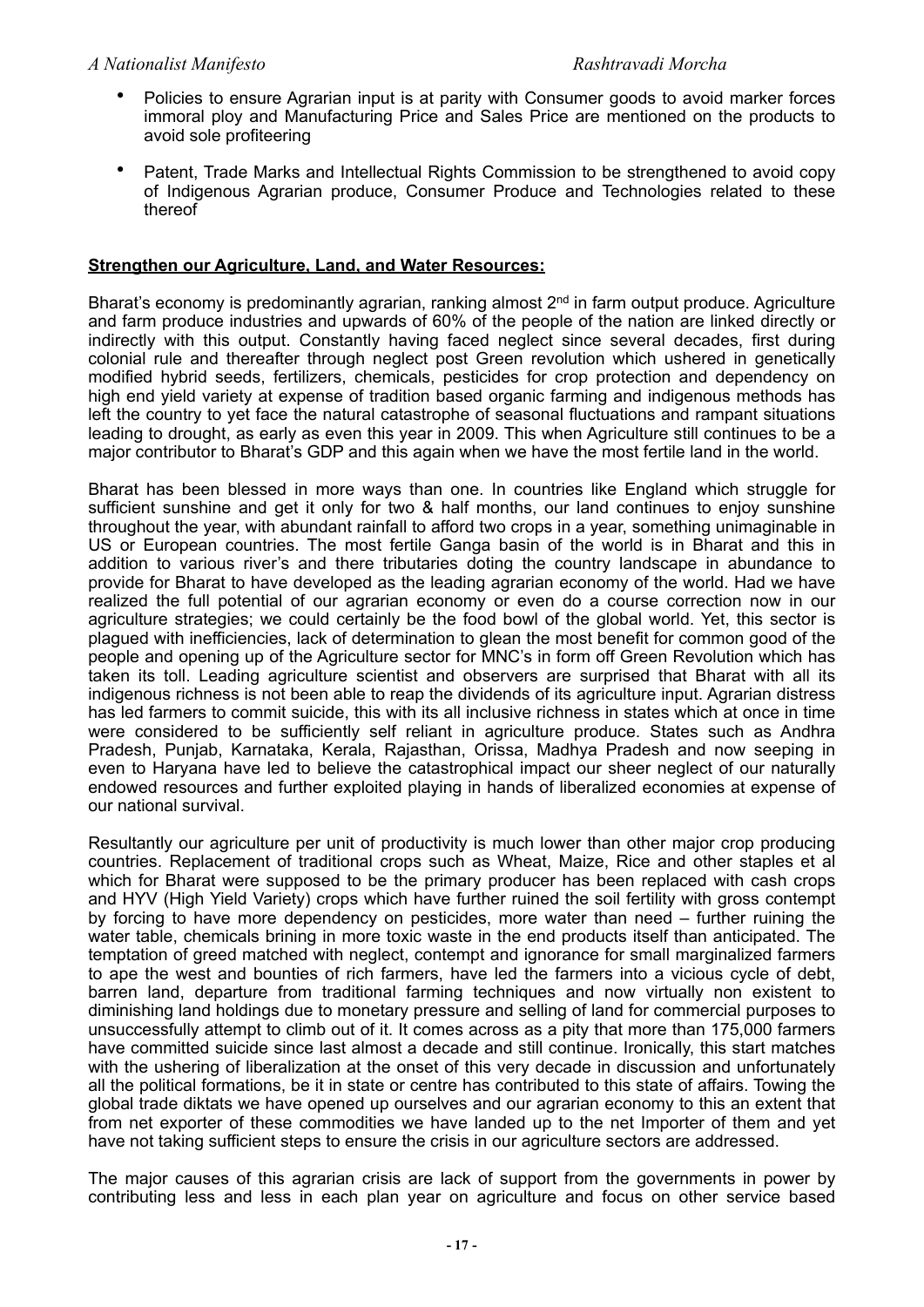industries, unfinished agenda in land reforms, quantity and quality of water, ignorant adoption of technology, departure from our own traditional farming wisdom, access in cases and neglect in most, subsidies and cross subsidies for GM seeds to promote them at cost of our farming output strengths, exploitation of river than harnessing the capabilities of it through judicious use and above all, scant regard of our inherent climatologic, geographical and agriculture ecosystem derived from our ancient, respected and time proven technique of maintaining an equilibrium between our *"Panch J"* philosophy and its variables of *"Jan, Jal, Jungle, Janwar and Jameen"* which have bled the farmers and us as a nation.

Land holding patterns for farming other than agrarian inputs have also led devastation on this as a whole since to address these issues its pertinent that man-cattle-livestock-crop-ratio is maintained. Land holding inequality is reflected in land ownership. In 1991-92, as our base case decade, the share of the bottom half of the rural households in the total landownership were only 3%, with close to 11% of the rural population remaining virtually landless as against the top of being as high as 54%. This divide in landholding patterns has led the gap to widen with small farmers having no access to capital or government support have left farming completely and have started to immigrate to urban density centres, acting as cheap labour for sundry jobs thrown as crumbs towards them. This leads to a spiral of urban population struggling for their own residential clusters, spread again towards the land, where multi-crop fields once stood and encroach upon them for setting up urban centres of living thus eating away the sustainable fertile area which otherwise could have possible been used to sustain the dependency of the nation from its agri output. Farmers thus were led to believe that commercial interest of selling or leasing them to Multi-National Corporations for contract farming would assure them the monthly payout which would possibly would come with uncertainly should they themselves remain the tillers of the land. Acquisition of land holdings for developing industrial clusters in form of SEZ, FTZ & EPZ have further accentuated the issues for small and marginalized farmers. Initially they kept looking at the successive governments for support for them to intervene their plight however when they realized that they have all collectively failed, they sprung up in action to apply breaks on their grotesque commercial ambitions by protesting against forceful acquisition of their land holdings collectively to promote colonial interest. Nandigram, Singur, Panvel have all been recent examples of collective people might to safeguard their own interest first, which ideally remains as a state function.

The colonial government acting as protégés were still adamant to clear the suspicious Rehabilitation & Re-settlement Bill (to be read in conjunction with) Land Acquisition (Amendment) Bill which dubiously could acquire any land for "public purpose" without citing reasons thereof further which does not remains defined, bars the jurisdiction of civil courts on all matters for land acquisition; where as the former, supposed to be providing rehabilitation and re-settlement of benefits of compensation to the people displaced by land acquisition shockingly " does not offer to require that these persons be resettled". While, the statement of objects and reasons mentions minimising displacement, protecting livelihoods, and improving living conditions, the bill does not makes these clauses mandatory. Moreover the latter bill could acquire land on "urgency" basis; the former does not offer a clear timeframe for rehabilitation? This was stalled in last session of parliament by protests from Nationalist Alliances, Social Pressure groups and representation from small farming communities.

Situations remain alarming on water resources front as well. Its mis-use leading to blatant disregard for natural endowment and vested commercial interests have lead the rivers to dry up where they potentiality could have been harnessed to support Agriculture, its allied enterprise and illustration of environmental conservation. Bharat gets the most rainfall per square unit of land area & we were a surplus water nation however today we have all centres of urban and rural population deprived of this natural source of having to compensate for having forgotten the 5000 years of traditional water wisdom and remain the only reason for this crisis. Constructions of hydro electric dams, cross linking rivers as national water resource function, environmental pollution, and toxic waste dump into river beds, contraction of basins by construction alongside river beds – for expressway or for some 30 days of games have forced this catastrophe on the nation. These dams part of governmental showcase in garb of violations get them cheap publicity but push down the entire generation and the ones coming inn future into oblivion. The controversial Dams like Narmada and Tehri, which itself had seen significant protest in the past, saw the judiciary intervening to clear the project in 2002, being commissioned in 2005 continues to remain controversial by the captive hydro electric generation projections under the planned Mw of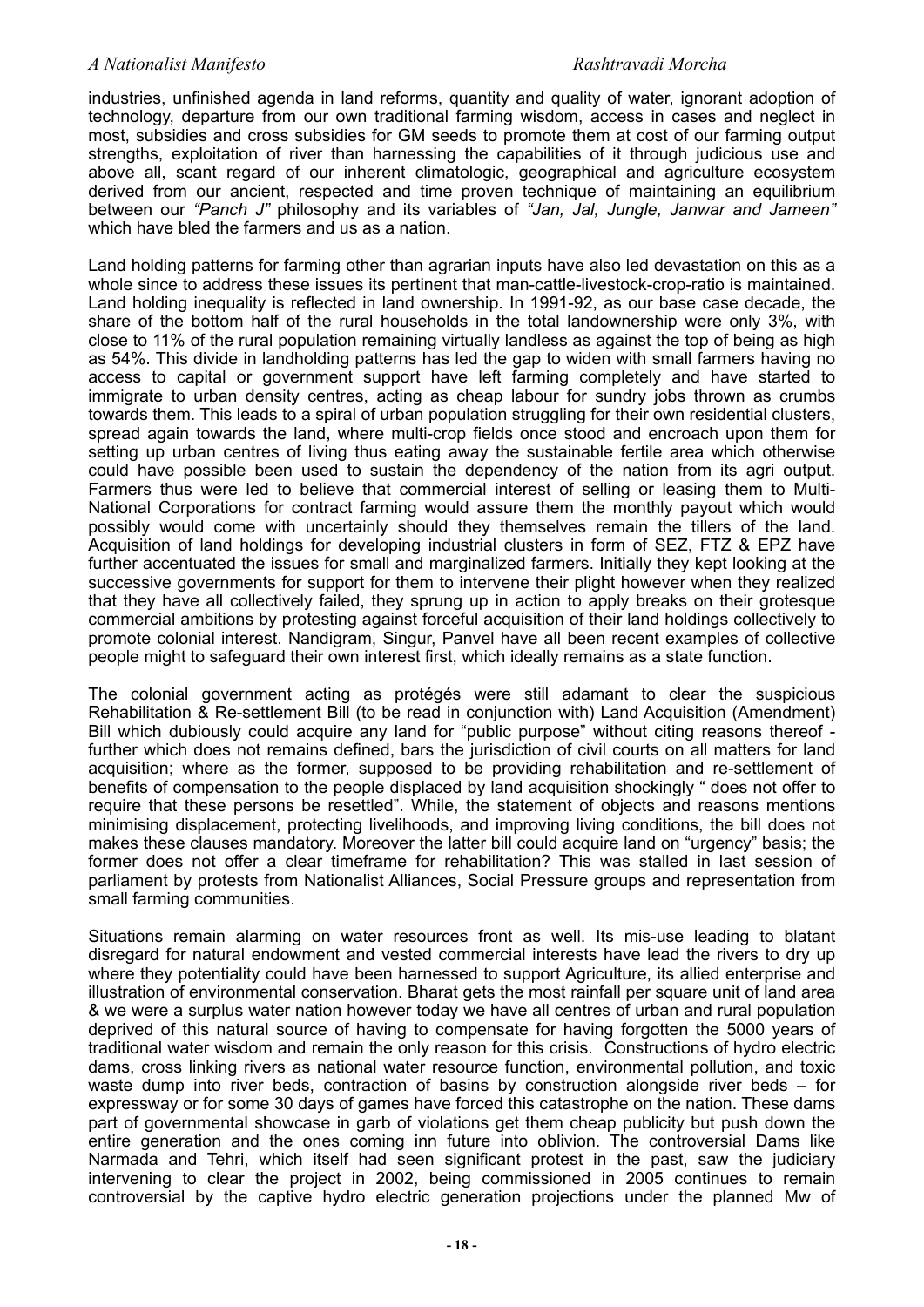electricity Vs actual generated electricity. Close to 20 different constructions of dams of medium capacity 1 Mw to 500 Mw projects are at various planning stages in the country. Issues like sharing of water output between states has become a measure of successes and care for their electorate and each lays claim to the natural resources as its own. The case of Kaveri River issue could be cited as an example. Hence Agriculture, Land and Water resources issues needs to be tackled on priority and following is proposed, though needs further detailing and elaboration, that;

### **Agriculture:**

- Agriculture policy to be reframed and made into an Act under guidance of our traditional eco centric development model based on "*Panch J Philosophy of ; Jan, Jal, Jungle, Jameen, Janwar"*
- Setting up of Natural Resource Commission to enhance bio-diversity of the nation and develop comprehensive strategies to this regard
- Agriculture to be allocated major share of government spending under planned outlay as central investments
- Agri-sector growth rate to be doubled in next 10 years keeping in mind the ecocentric self sustainable development model derived from *"Panch J philosophy"*
- Management of agriculture sector, natural resources and rural development with full participation of beneficiary stakeholders (farmers) in formulating agriculture policy
- Formation of Kisan co-operatives and ensure state machineries do not intervene in these co-operatives and promotion of these co-operatives across all levels within the country at State, District and Village level
- These co-operatives to act both as custodian of small credit off take, money deposits and also assist in information on suitable financing techniques for larger agriculture investments
- De-linking state intervention in execution of these policies, governed more by ecological and bio-diversity considerations of the agriculture area
- Critical review of state controls through various acts inhibiting the market cohesion such as Regulated Markets Act, Essential Commodity Act, Patent and Trade Regime Act and Agriculture Produce & Marketing Act
- Promotion of value added agriculture with emphasis on natural traditional farming techniques and Organic farming methods
- Promotion of Cow-centric farming developing and maintaining the Man-cattle ratio
- Develop awareness of these methods and impart education in natural resources management
- Review of subsidies and cautious analysis of issues and processes leading to safe guard mechanisms being introduced, central with National Interest whilst negotiating in Global Trade Forums
- Most Favoured Nation clauses and opening up of agriculture markets to be withdrawn until the nation achieves self reliance in agri production
- Formulation of polices achieving parity in Agriculture Produce and Consumer produce at Primary, Secondary and Tertiary levels
- Market Structure Reforms & Agri-Business Activities Reforms to be carried out to develop a holistic policy to ameliorate the dependency on GM/ Bt / HYV seed and capital intensive farming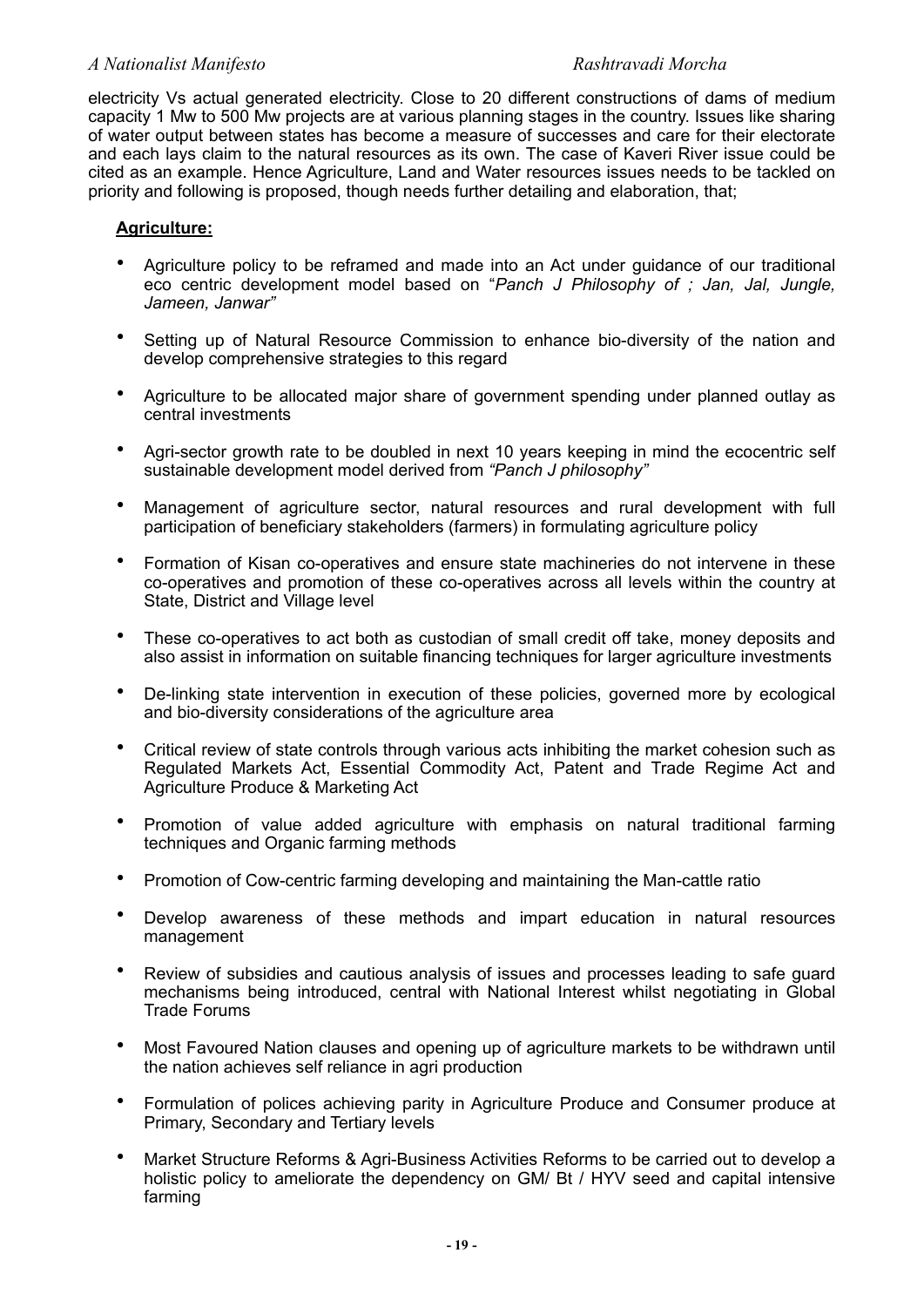- Institutional mechanisms to be developed to support Agriculture outputs at Village, District level and further be brought under direct control of policy commission so to be formulated with sole objective of developing indigenous methods of farming and doubling the farm output
- MNC's / FDI investments would not be permitted in Agriculture or Rural dependent industries where the agriculture dependency balance is disturbed
- Suitable safeguards for Pre-harvest, Post Harvest, Processing, Preserving and Storage support mechanisms to be built in the policy formulation and farmer commissions to directly monitor this intervention
- Develop policies for regions which are not naturally endowed and state intervention to be brought on in parity with other plan funded investments to develop strategies to sustain models for upliftment depending upon the area's rural or classes habiting these area's
- Traditional Wisdom Banks would be crated in conjunction with State polices to promote other avenues and vocations than where farming is not an option to provide collective assimilation of these marginalized communities into the mainstream
- Critical review of Forestation rights, non displacement of forest dwellers and recurring avenues to enhance its share of contribution under agricultural output
- Patents and Trademark Review and policy formulation including negotiations in trade forums under stricter norms keeping central nation first, interest in mind
- Research and Development activities to be carried out to concentrate on local genetic pool in formal and non formal agriculture products
- Policy formulation to promote Forestry, Sericulture, Horticulture et al and value added products to enhance multiple avenues of revenue for farmers
- Studies to be conducted to promote and support farming of medicinal plants with suitable investigation on the agro-climatic suitability of for cultivation of these plans in various agrozones in the country
- Policy formulation to have specific AEZ (Agro Economic Zones) with community ownership with gradual phase out of state intervention to promote agriculture product exchange markets at National level allowing farmers to have access to larger consumption markets
- Basic Minimum Support Prices to be announced pre-harvest and they to be listed, published and awareness spread through district level agri-centres
- Financial Institutions affording farm credit, capital credit for agri inputs to brought under a centralised farming commission and credit schemes to be brought below the commercial interest rates prevailing with the market, with gradual phase out of subsidies
- Mandi's to be set up at each district level and agri-exchange centres also to be set up to determine free parity on sell/buy prices as determined by free market forces of supply and demand

# **Land:**

- Land holding and ceilings for individuals and establishments to be determined and polices to safeguard equitable distribution amongst small and marginalized farmers to be achieved
- Firm outlined and transparent Land Acquisition processes and Rehabilitation and Resettlement procedures to be outlined and converted into an act ensuring suitable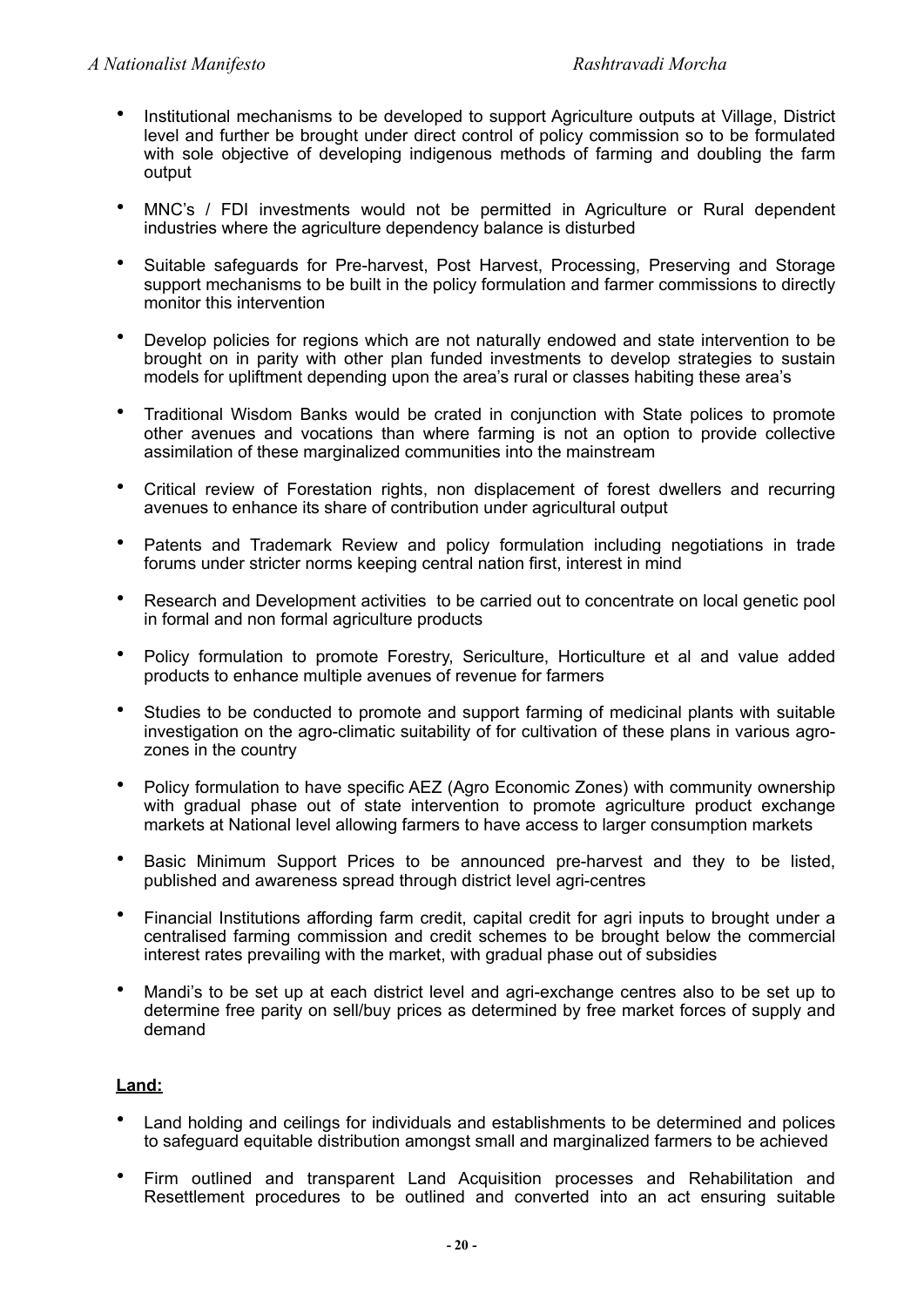compensation, incase acquired, in equitable proportion of land or cost of replacement as determined by existing market prices

- Acquisition of land for other than public purpose, including industrial clusters, SEZ or promotion of other industrial activities to be brought on parity with the above policy formulation
- Sacredness of Land rights, Forest Dwellers Right and Aboriginals right to be protected by forming co-operatives and community ownership of lands as was evident in our ancient tradition
- Waste land strategies to be developed in accordance with density of populace and where ever possible to be used for re-settlement avenues for both rural and urban population
- Individual hoarding of land as assets under *benaam*i transactions to be brought out in public in distributed equally amongst land less farmers and peasants
- Law enacting control of real estate transactions with punitive measures and brought under direct control over urban settlement and rural settlement bodies. Excess of land to be distributed

# **Water:**

- 70% of the natural flow of all rivers to be maintained given their presence as part of our traditional culture and heritage
- This would also allow the river to maintain its natural purity through sufficient oxidation and shall further restrict any disturbance from ecological and environment perspective
- Water management and preservations to be augmented through divisions of the country on water zones stretching from the Himalayas to the coastal regions
- Each zone to be responsible and accountable for water management and watershed management techniques and further responsible for sustainable development and environmental upkeep of these zones
- This to include, River water conservation, check on river depletion, re-excavation of canals and irrigation tanks, ponds, ensure de-silt of river bed by deepening it to allow for its natural flow and flood water management
- Also further to include, Irrigation and drainage water management, drinking water and its allied distribution to residential or industrial clusters, check on pollution dump and toxic waste into the river bed, avoiding construction alongside river bed and Fresh water management
- Ecological sustenance of water resources, including ponds, tributaries, rural and urban water conservation faculties
- Capital intensive constructions such as Dams projects formations to be critically reviewed and put to stringent checks and balances prior approved
- Steps to ensure restoration of all traditional water management, water shed techniques and dissemination of educating people of this through Natural Resource Management mission and proposed District Agriculture Centres
- Conflict arsing out of river water sharing between states to be sorted out by declaring these rivers as national assets and freeing away the control of states in deciding or implementing stand alone state specific strategies. River resources to be managed by zones and states falling in those zones to be governed by the central river water management policies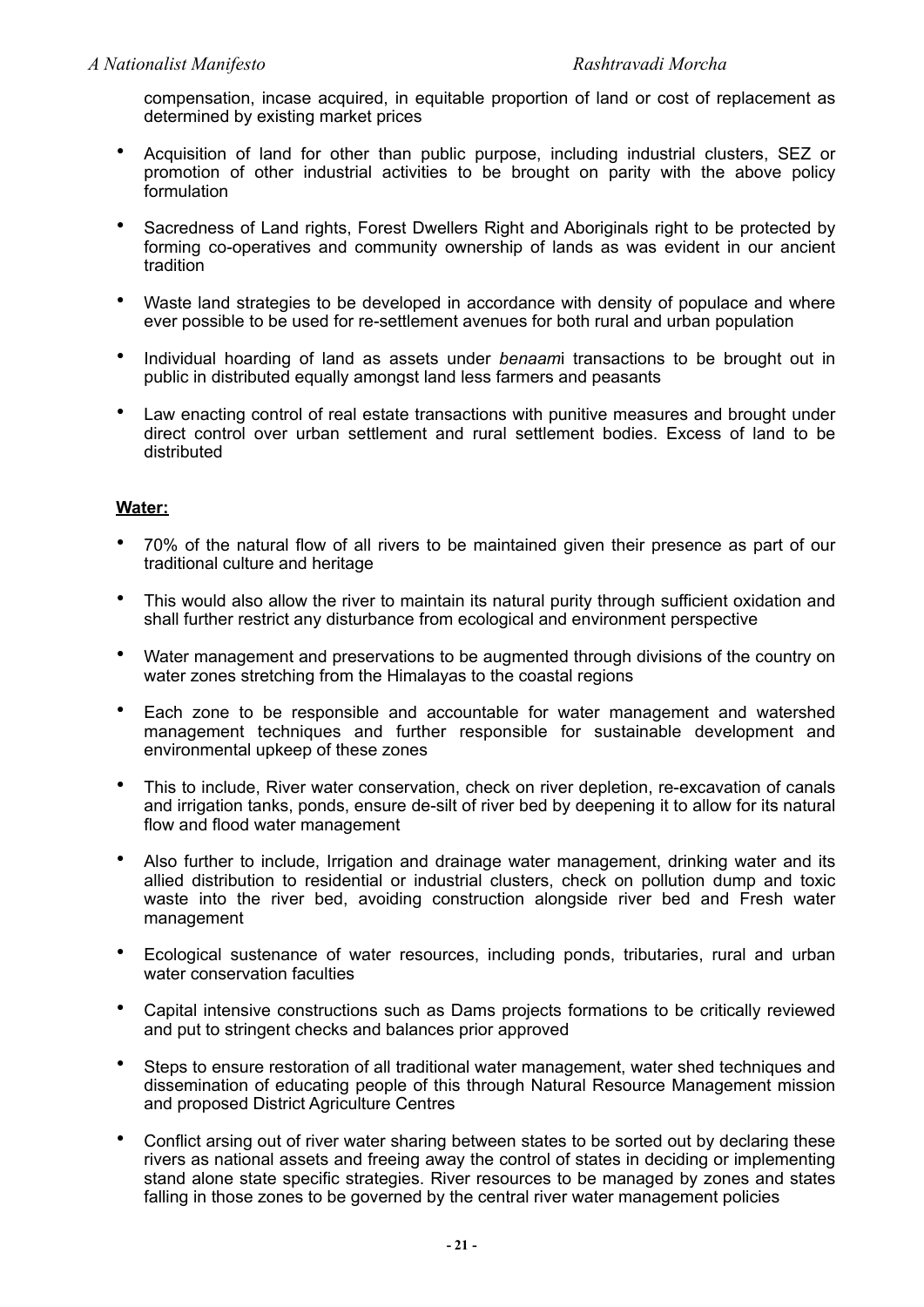• Restoration of river and its natural tributaries as per ecological diversity and methods employed to check river bed erosion and its rightful conservation, to ensure the river flows in real sense of the term through out the year

# **Strengthen our Social Development, Health & Education Structure:**

The nation has lagged behind drastically in undertaking measures for over all holistic development of its people despite the entire governing machinery running to achieve meeting the basic minimum requirements for food, shelter, education, and health implementation. Government for the people, by the people have just been adorning the reams of reports which are churned with enthusiastic vigour yet convey a far more dismal picture with no matching intent of actually able to execute these reports to their end objective. Majority of the nations population is still surviving on less than 20 Rupees a day and it would be callous impression to conclude that the development of socialistic schemes have met with desired response. With this capita income and below the poverty line classification, arranging for square meal a day lays its own struggle for existence than to worry about the ancillary benefits of being governed in a democracy of state protection to provide for other requirements. We are now in the process of implementing 11<sup>th</sup> Five Year Plan cycle and yet have failed to address the basic necessities of countries populace with all the preceding one's and schemes have all but rotten to provide for inclusive development opportunities, rightly to be accepted as gross failure as a nation.

According to government reports and other Non governmental associations, including international organizations estimates, 27.5% of the population is below national income poverty line estimates. More than 60% of women are chronically poor, as are 43% of the Scheduled Tribes and 36% of Scheduled caste groups. More than 90% of the workforce is employed in informal economy (non government schemes) for women it's even higher at 96%. Literacy has not covered close to 296 million of our population and further 233 million people are under nourished, particularly children under the age of 3. Maternal mortality rate, an indicator not only of health services but genuine concern for women target schemes as well – stands at 301 per 100,000 births. These statistics puts the nation as a whole with immediate comparisons of Sub-Sahara African countries, strife and insurgency driven nations, with survival only guaranteed through pleaded international grants and intervention.

This is how far we have reached in our efforts with 5 year plans and their implementation cycles. The statistics further convey the poor state of our health care programmes and state of affairs on education of children, only at level of primaries with 53% of them not having regular access to quality education. The policies of social inclusion have just best served for vote bank politics all these years and none of the governments have gone ahead to put together a comparative score card in achieving these targets, since this would reflect their poor governance records. Mere addressing the problems and not their causes has resulted in a myopic vision. Resultantly planned expenditures have increased without any recourse year after year in the budgets process but the gap kept widening itself as well and mere multiplication of these allocations to the demand at the basic level have still not been able to close on the need for addressing basic objectives. Social inclusion factors from basics now have become cumbersome scheme-centric propositions and priorities this continue to change with each laying claim depending more on the whims and less on the actual demands of these services. It's an irony that fundamental rights which were supposed to equip the masses at the tertiary level itself have become primary issues and despite these introductions, post all these passed decades of independence still lack the holistic vision to ensure these could be managed. For e.g. "Right to food" – does not mandatory ensures, right to nutritious food. "Right to education" – remains much as a slogan, since that does not focuses on the "right to learning, or concentration on the delivery mechanism with respect to educational infrastructure, more schools with equipped teacher-student ratio being maintained. Each state government today faces an acute shortage of primary school teachers and yet "acts" merely have introduced to as euphemism to augment education initiatives and calling in "private" establishments to invest even in these primary goals commercialised the educational sector more, than developing the apparatus. It's a mere fact known that "private schools" have become a tad new fad for even the smallest of the populace to afford a mandate of "quality" education, putting in more pressure to educate their wards with a fine balance of maintain livelihood as well. This correlates the number of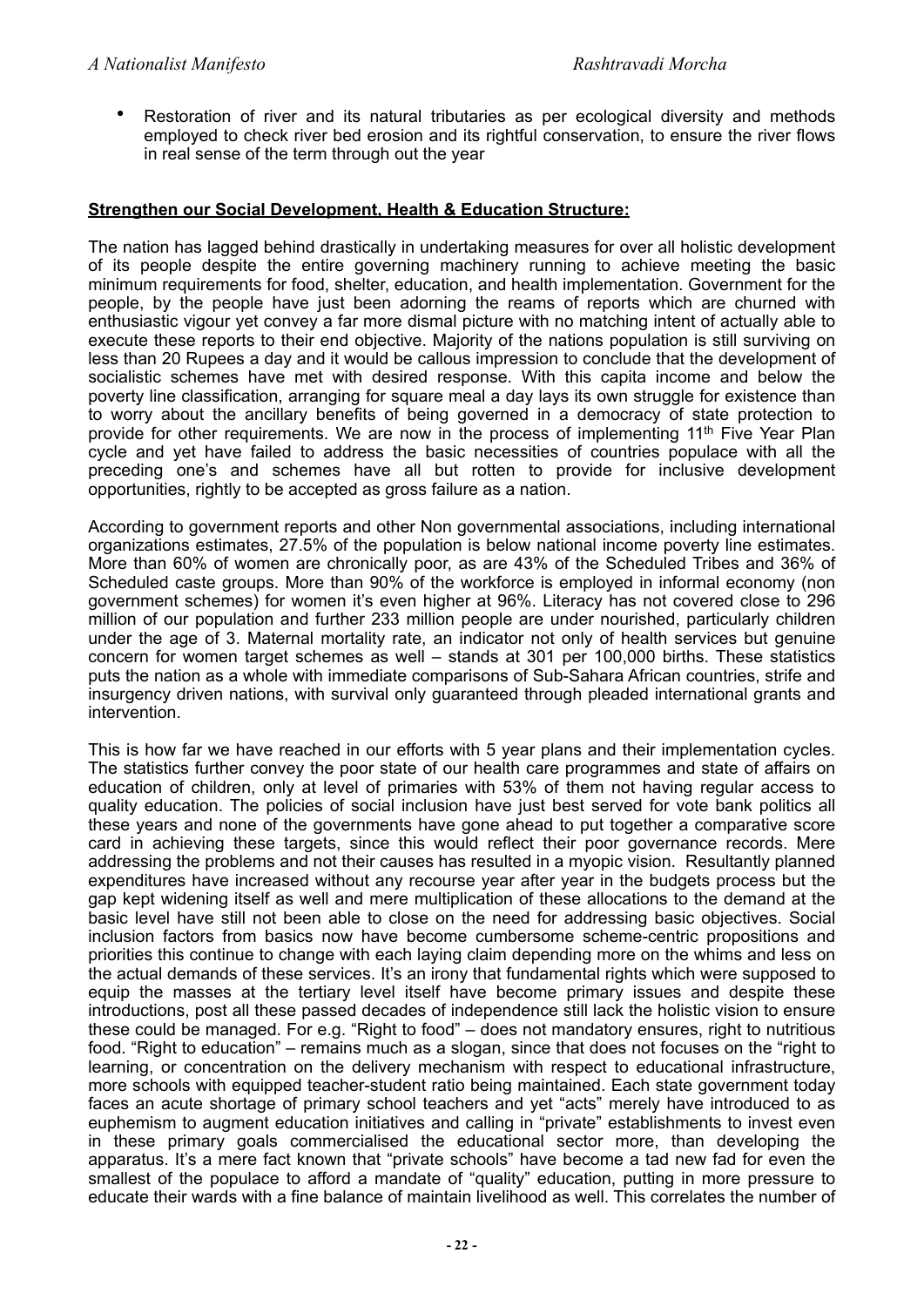school dropouts even before they move into the secondary education, where the cost of education becomes much steeper. The process as such has been debated by academicians, policy formulating think tanks and parliamentary commissions of having hurdles to cross to achieve even basic literacy levels, forgetting about developing that to a skill through further progression to University levels. Yet nothing stands achieved.

Similarly, various "awaas vikas neetis" have been formulated under "right to shelter" however the nexus of state machineries with real estate land grabbers is factually known in the country today. Low cost housings developed are far away from urban municipality limits without any infrastructure to support, be it schools, primary health centres, electricity, water connections, sewage facilities and distance from urban or industrial centres of employment, making it all the more difficult for settlement. The accessible high yielding profit lands are auctioned by state development authorities to private players and are replaced by commercial centres than houses and some of they do all come puts pressure on the resultant affordability of acquiring these low cost shelters, mockingly priced upwards of few lakhs of rupees remains beyond the reach of people who were central to these schemes.

Access to basic health facilities remain a distant dream for upwards of 38% of the population. Primary health centres simply exists on papers with not even meeting the basic criteria from infrastructure perspective for treatment of minor health ailments. Governments having declared itself as a welfare state are yet to integrate the policies with the intent of developing a holistic welfare mechanism. Primary health centres are the nucleus of any outreach programme and there is no focus on increasing this number to penetrate the population density till villagers.

It is evident that a holistic vision needs to be built for inclusive social development and its variables for Health, Education and Shelter and we thus propose the following:

- Develop comprehensive strategy to reform the existing public policy interventions by having its focus on *"antyoday"* principal i.e. Welfare of the last person on the societal hierarchy to come first
- Focus on social and public delivery mechanism and setting up direct monitoring of the outlays on project basis, than scheme basis
- Simply governance principles to be outlined and headed under 5 major categories such as PDS, Health, Civic Governance, Food and Shelter and all schemes running under central or state patronage to be amalgamated into these or other necessary categories, if needed to achieve better focus on design and objectively monitor the execution outcomes
- Planned funding to be directly made available to these categories and bureaucracy to supplement their execution, a major function than discreetly then unnecessary intervention on policy formulation with multiple channel layers of decision and approvals
- Strengthen Lok Pal institution to check on the rampant corruption which plagues most of these initiatives to reach conclusive levels
- Public Distribution System and Target PDS mechanisms to have less of intervention from state machineries and co-operative mechanisms linked to the Panchayat's to be developed to ensure consistent service deliveries of projects of higher social magnitude

# **Health:**

- Review and reform the basic health care infrastructure nationally
- This to include setting up of Tertiary Health Centres at Panchayat, Block level and with control of its functioning resting with the empowered group at grass root level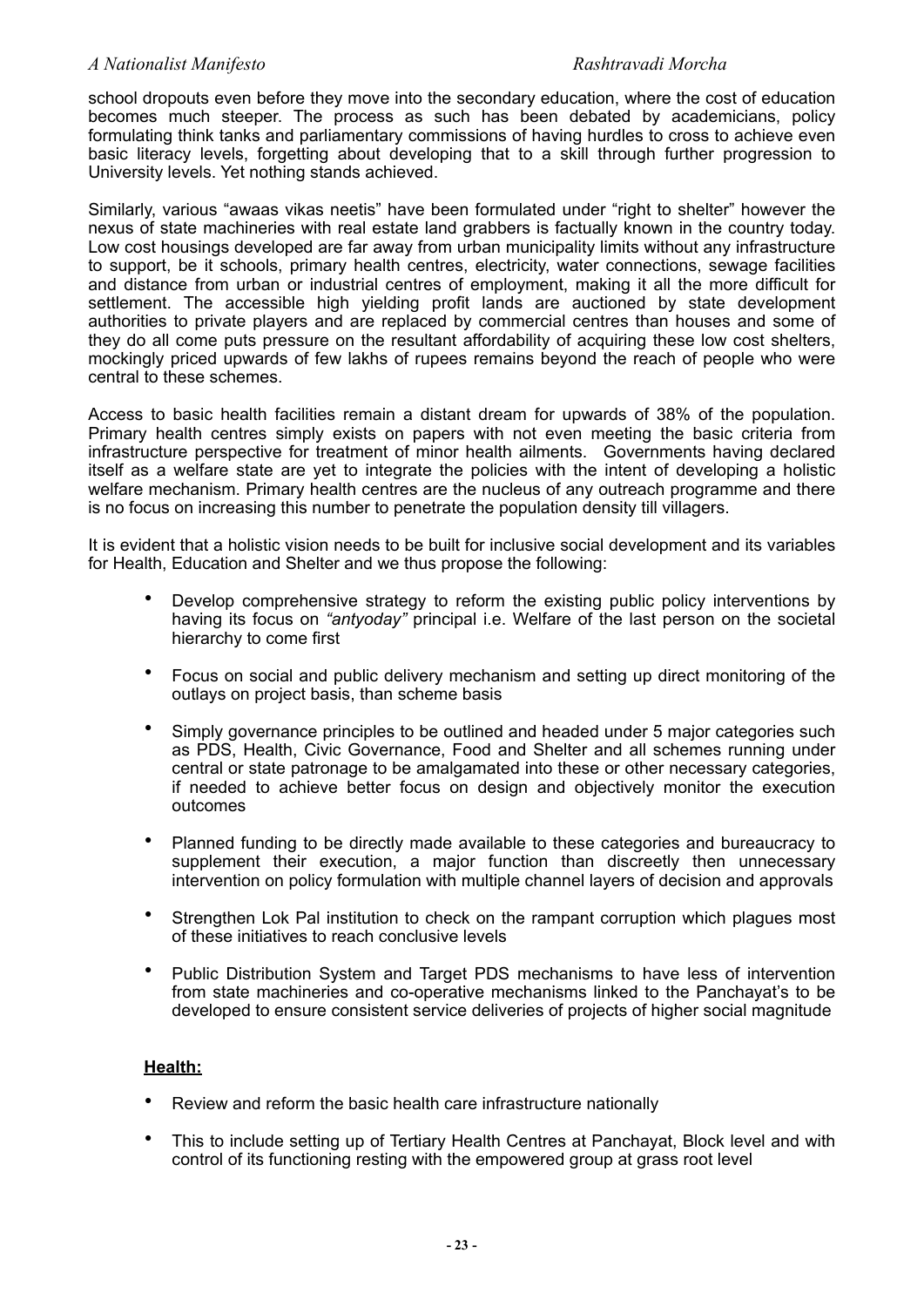- Health Centres penetration to be increased with each block of 5000 people to mandatory have one THC and upwards to 15,000 one Primary Health Centre with District Health Centres adding with State Hospitals. This continually to be reduced gradually with reach and accessibility of a Health Centre within a 5 km radius
- Paramedical and first aid training education to be imparted at the village level to check on dependency for nodal health care centres for primary health needs
- Creation of self-help medical groups equipped with provisions of basic health care and mid-wife courses identified for women groups to ensure pre-post pregnancy support
- State level hospitals and private hospitals to mandatory take responsibility for district level health centres as responsibility and they mandatory to have 25% of their beds available for free treatment and admissions for the villages, block of there district jurisdiction
- Promotion of Ayurvedic, Homeopathy and naturopathy as alternative modes of treatment supplementing primary health needs
- Health care scheme for target implementation with priority focus on women, children, elderly and deprived groups
- Spread of community awareness from Panchayat office for these health centres
- Use of IT where ever possible to develop an ICT mechanism for tele-medicine opportunities to be developed, linked to the PHC or Panchayat office for support drawn from State Hospitals
- Mandatory posting of Medical Graduates in block of villages identified under the State Medical College in such as way that all districts are covered for a period of 1 year prior their post graduation admissions
- Increase budget of Health Care Services as percentage of GDP, as planned expenditure

# **Education:**

- Educational serviced to be decentralised with "Right to Education" compulsorily to be reaffirmed as a state function
- Education infrastructure to be core thrust area including appointment of primary teachers at villages with extra incentive as remuneration for graduates to opt this as a sustainable vocation and avoid they being attracted to private players at urban centres
- Right to education, to be read in conjunction with right to learn and state, district educational authorities to be measured on the level of literacy being observed on quality parameters of education delivery
- Compulsory funding of infrastructure for school in rural areas by state apparatus and private establishments to compulsory ensure admissions of village, block wards free of cost for 15% of the seat stenght
- Single school's to be promoted where the infrastructural lacunas are challenging the implementation of a complete setting up of educational facilities and volunteer bank created thereof to support the regular involvement of privileged few for the cause
- Training to be provided to the youth to take up alternative options in imparting education amongst the villages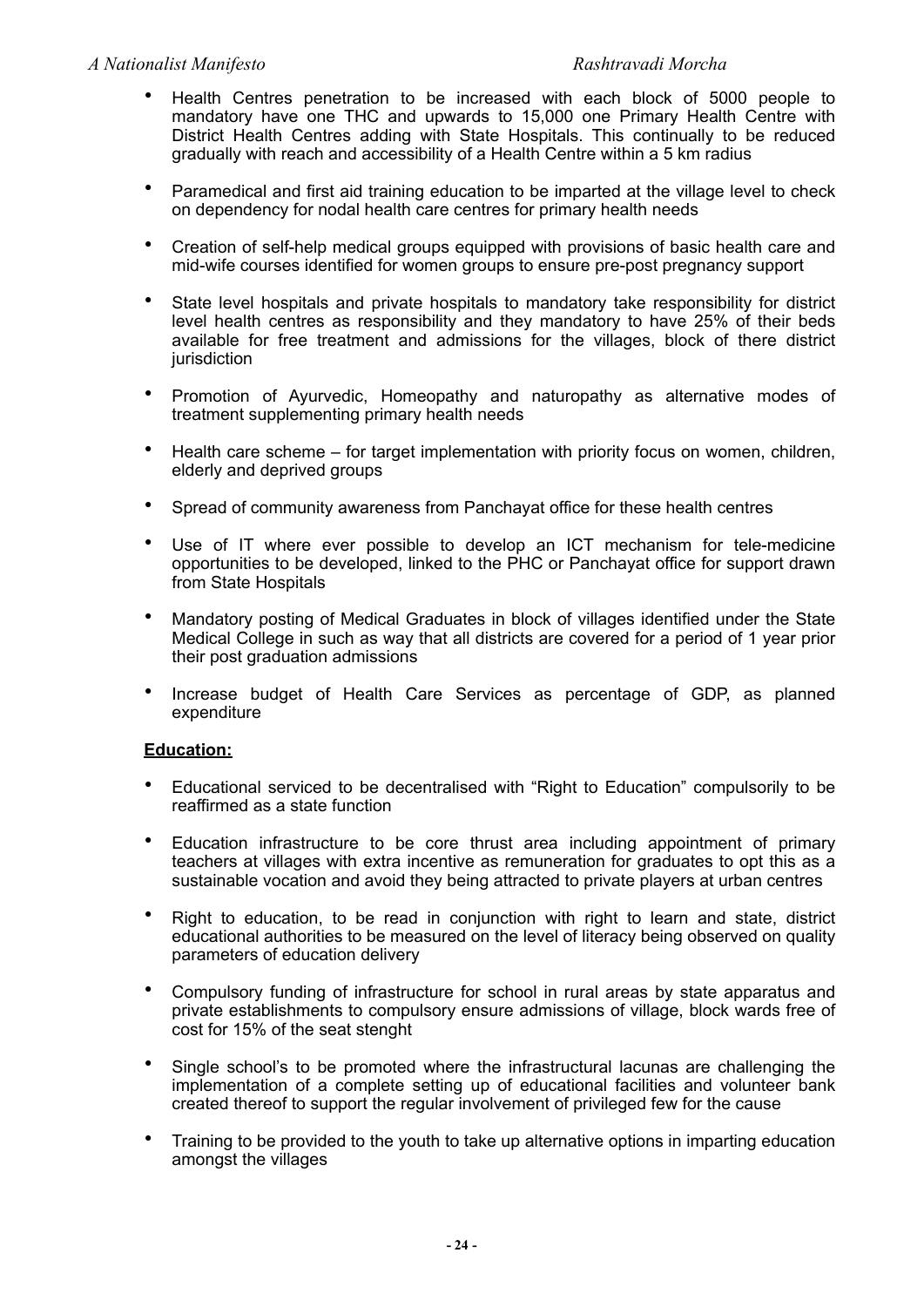- Community participation to be fostered through awareness and implied benefits of education to villages, especially for the girl child and various schemes to be introduced to ensure thrust on girl child education retains focus and attraction to schools by introduction of mid-day meals and other vocational training methods to develop confidence on their livelihood abilities for future
- Focus on integrated educational development which assures the right of employment than right of knowledge and its use in the developing world with efforts to de-link the degree's with occupational experience to afford creation of equal opportunities pool for further employment for people who have the skills but no formal education to achieve mainstream assimilation
- Alternative methods such as open schools, summer schools, night schools and mobile schools would also be developed to ensure the penetration of the educational inclusive development is made available across to all sections of the society

# **Strengthen our Women and their development:**

Women have a special place in our religion, traditional and culture and forms one of the basic philosophy of our Hindu tenants, because of the special quality of motherhood, women have a special respect in the public welfare society. Women empowerment has been a long last debate in our policy of social inclusion yet we have not able to impart and create a special attention to these issues despite this been intricately woven as part of our social & religious fibre. It is a known fact that women constitute the highest number in deprived society and yet neither they have been accorded any special rights either in polity or part of our social assimilation efforts. We have imbibing from our moral cultural resources paid scant respect of this deprived section be it in form of livelihood opportunities, which again has the highest percentage, upwards of 60% as part of non-formal economy or basic civic health, shelter or conclusive opportunities in trade, agriculture or commerce. The state of Bhartiya women is deplorable with rising incidences of right based issues, displacements, crimes and discrimination on account of gender, when the first citizen of the country happens to be women herself.

These issues have achieved a glaring insensitivity to there causes and so much so that despite a section of society hailing motherhood and its achievements, close to 78% of the women population still face discrimination on the basis of their gender. It is a known fact that immoral ideologies and believes towards women as well have led to a rampant practice of not accepting the birth of a girl child and is seen as contempt, where sons are considered to be the natural heirs of future generation. This sick mindset of discrimination, which starts right from the birth of a girl child, grows all the way up the society hierarchy and have still remain to be there despite education, awareness and assimilation of modern thoughts bred in traditions. Rights of Women to empower them with special attention are needed to ensure that this discrimination is completely abolished and women are able to assert themselves, being independent in their conduct in all fields of the society. To ensure, this stands achieved, following is proposed;

- Formulation of special women centric policies to ensure the dignity, societal interaction and rights of women are protected and allows an equal opportunity pool to progress
- Provide equal participation to women by providing reservation of 33% in parliamentary processes, in Lok Sabha & Rajya Sabha
- Continue to strengthen accesses at grass root administration levels, the panchayats and supplement it further by women centric development schemes by invoicing them as part of policy formulation
- All rights of women to be governed in accordance with the constitutions granting an equal status and abolishment of all personal law boards which restricts their dignity to these rights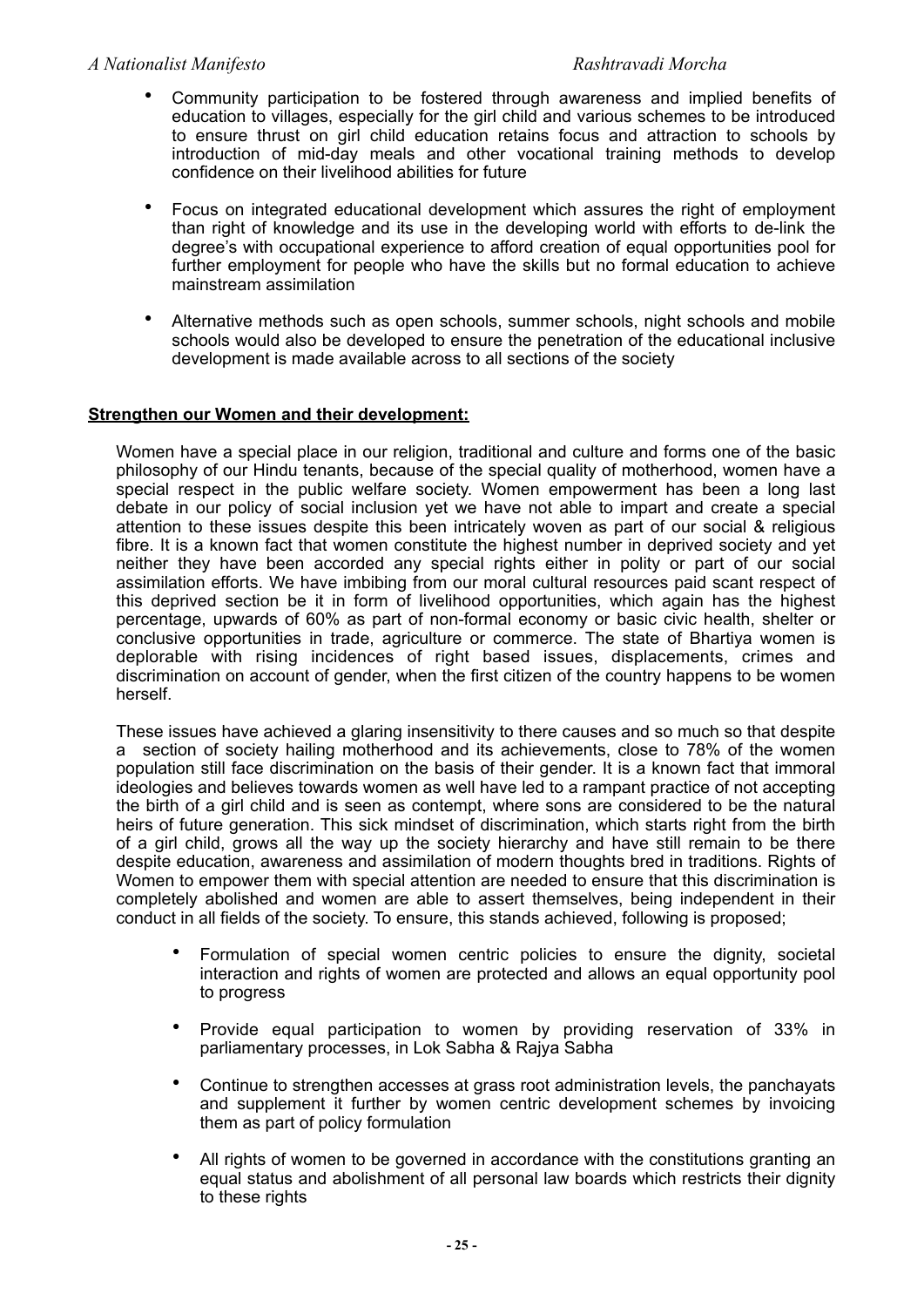- Constitutional review would also include other rights governed by various personal law boards and would clearly include their special status with respect to Share in property inheritance, adoption of a child on self declaration basis, suitable amendments with respect to divorce matters and compensation to be received thereof, compulsory registration of marriages and complete abolishment of "Live-in" acts which transgress on women dignity, treating them as commodities and their subsequent rights
- Formulation of specific policies concerning women and girl child health, civic facilities, specially in rural areas with high priority focus for education, basic minimum nutrition, pre & post natal support and reservation in local livelihood opportunities
- Women to get preference in agriculture co-operative's and they would be compulsory involved in all policy formulation right from the panchayat level
- 33% reservation of women at panchayat level to be retained and possibly increased if they are found wanting for desired outcomes
- Trade Co-operatives for women, managed by women to be formed at rural and urban levels for women to regain a sustainable confidence on their abilities
- Micro-credit and micro-insurance, policies to be formulated to ensure small credit access is available for agriculture, trade, cottage, handicraft or handloom industries and insurance polices thereof to protect their respective interest in case of any exigency
- Free education to the Girl Child at all levels, including University and Professional qualifications, specially coming from less economic privileged sections of the society
- Crimes against women to be treated with severity and special courts would be formed to ensure speedy justice, with trials under closed doors to ensure the dignity of the women remains protected together with special schemes of rehabilitation for victims of such crimes and a witness protection programmes for women, if they come forward to testify against these crimes
- Laws to avoid any sort of manifestation of women in form of a commodity through media or cultural presentations would be dealt with severely
- National Women Rights Commission to be strengthened to ensure speedy justice. trials and addressales of their grievances, including issues related to their rights, education, health, law & order and justice with sub nodal offices, manned by women themselves would be accessible from panchayat level itself right unto the central level

# **Strengthen our Energy & Power Economic Structure:**

To achieve consistency of growth the economic enterprise of any nation depends upon the judicious use of its resources, including energy. Any depletion on these strengths forces a nation to remain dependent upon the vagaries and intermittent demands made by the supplier countries. The economic sovereignty of a nation is to be fully capable of meeting the needs of its people as much as possible to ensure the nationalistic temperament is not compromised. We have had some success in the past of making ourselves reach at a level of self sufficiency however this has only met with some partial success.

Few states owing to their state centric ambitions have become power surplus and few have lagged behind due to lack of will and determination. The national power grid though yet remaining a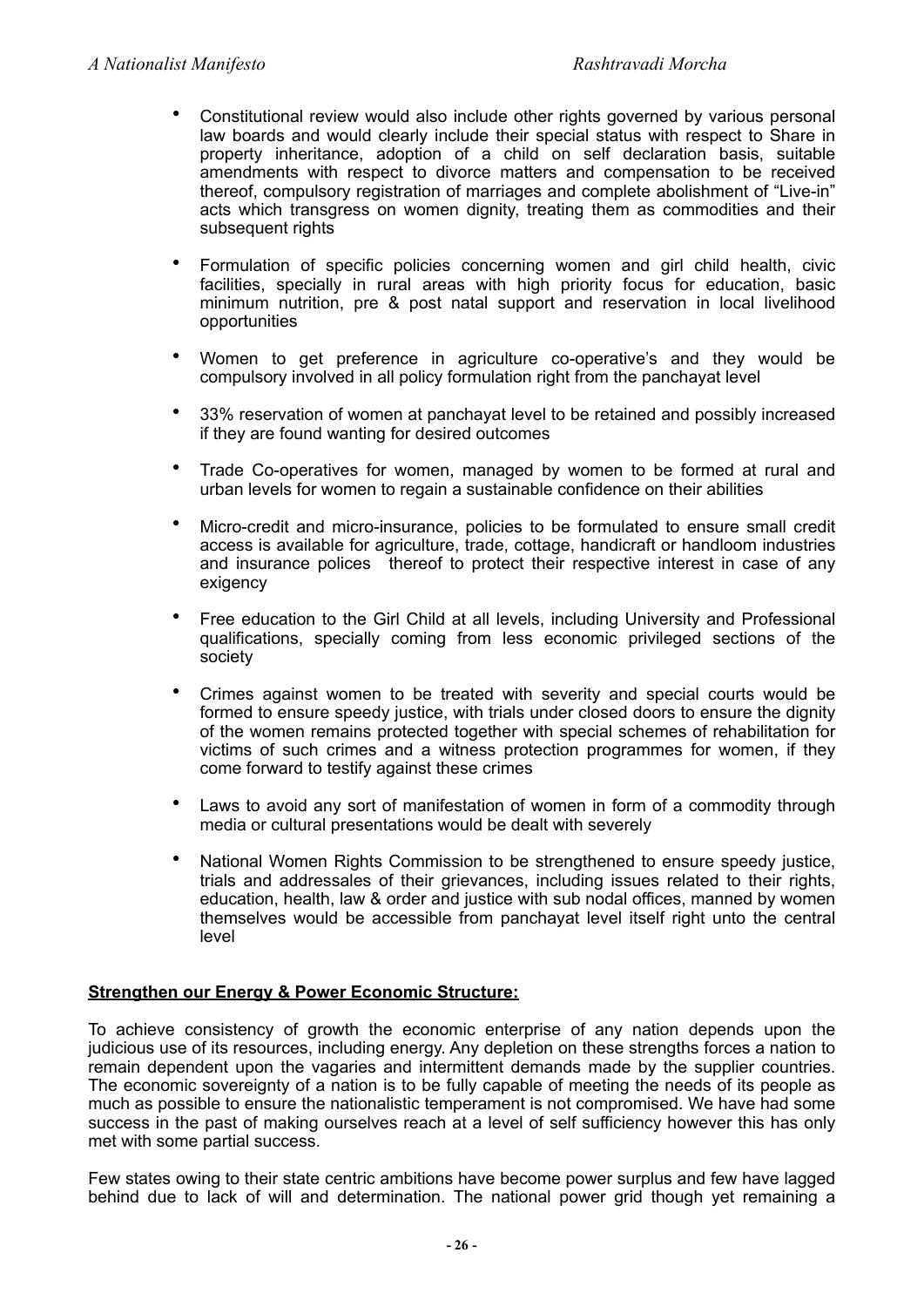central function has not developed itself as a autonomous function with state interventions acting as electricity brokers extracting governmental grants and subsidies in lieu of national exchange. Initially the government tried to conduct its policies for self developing these strengths but under the pressure of capitalist formation through PPP model was the last nail which brought even this nationalistic vigour of growing from our own strength to a grinding halt. The doles of grants, which perhaps levelled itself as a domestic state-central issue drew on international intervention with developed economies looking our nations rich energy sector for exploitation. Blatant greed to prove a meritorious point for the capitalist masters, the impact of following these policies at the cost of national exchequer, non negotiating the power purchasing agreements and open liberation by virtue of seeking investments without any checks and balances has given this country instances like Enron –Dabhol Power Projects which were granted solely on the basis of greasing of corrupt politicians palms with each Mw of energy costing much more than possibly been developed domestically. All this under the garb of investments and opening of our economy to a vital state function of energy self sufficiency.

As recent as National assets such as Gas & Oil exploration contracts have become a field of two warring brothers without any scant regard of the constitution, the governance machinery or the polity towards these countries assets, solely to be divided all between themselves. This just proves the level of corruption and level of uncouth profiteering to fuel business expansion which has crept into this sector.

Hydel power projects have been commissioned which have and still continue to degrade the environment with a wide gap to cover the planned generation of electricity Vs what is being generated and the resultant impact of these on the rivers of the country, ecology where they are being set and displacement in numbers of people, which could perhaps equal the numbers of a smaller country any where in the world. Despite these measures Bharat today remains the net importer of crude oil, one of the largest in the world today, depleting the foreign exchange reserves. A costly victim of inefficient state policies, which further continues to deplete our foreign exchange reserves. Not long ago the nation had to mortgage its entire gold reserves to raise capital for necessary functioning of the country and if we continue to follow the paths of these capitalistic diktats for as fragile as energy conservation and generation policies, we perhaps would not be very far away to revisit that shameful experience.

Unfortunately there is yet no clear policy from the central government to address these issues and resultantly upwards of 22% of the villages still do not have electricity, and others who have, have it with them intermittently. Backbone of any industrious nation runs on the fuel of self sustaining energy needs and yet with a growing admiration of pro-American policies, the last effort to secure our own pride also layed compromised in the form of Nuclear Power arrangements. With all non renewable sources of energy being exploited, Nuclear power could assist the nation to grow beyond the energy needs however protectionism and genuine safeguards need to be built up first to ensure we do not land up giving away more than what we ideally should have kept for us. Thus, following stands proposed;

- Critically review the existing policies for energy sector, including Oil & Gas, Coal and Hydel based projects and formulate a bespoke central policy on energy all brought under a single header
- Re- Nationalise all these initiatives and they again to be brought under central control with PPP model only to be opened up on select advantages basis through rigorous checks & balances, including Nuclear energy options
- All natural energy reserves to be declared as national assets with central intervention remaining necessary for any potential partnership opportunities, initially restricted only to technology transfer and electricity generation.
- The National Power Grid to be strengthened with state interventions being completely withdrawn and setting up of a National exchange to responsible for distribution of energy to state electricity boards, which further to be made accountable for transmission and distribution, centrally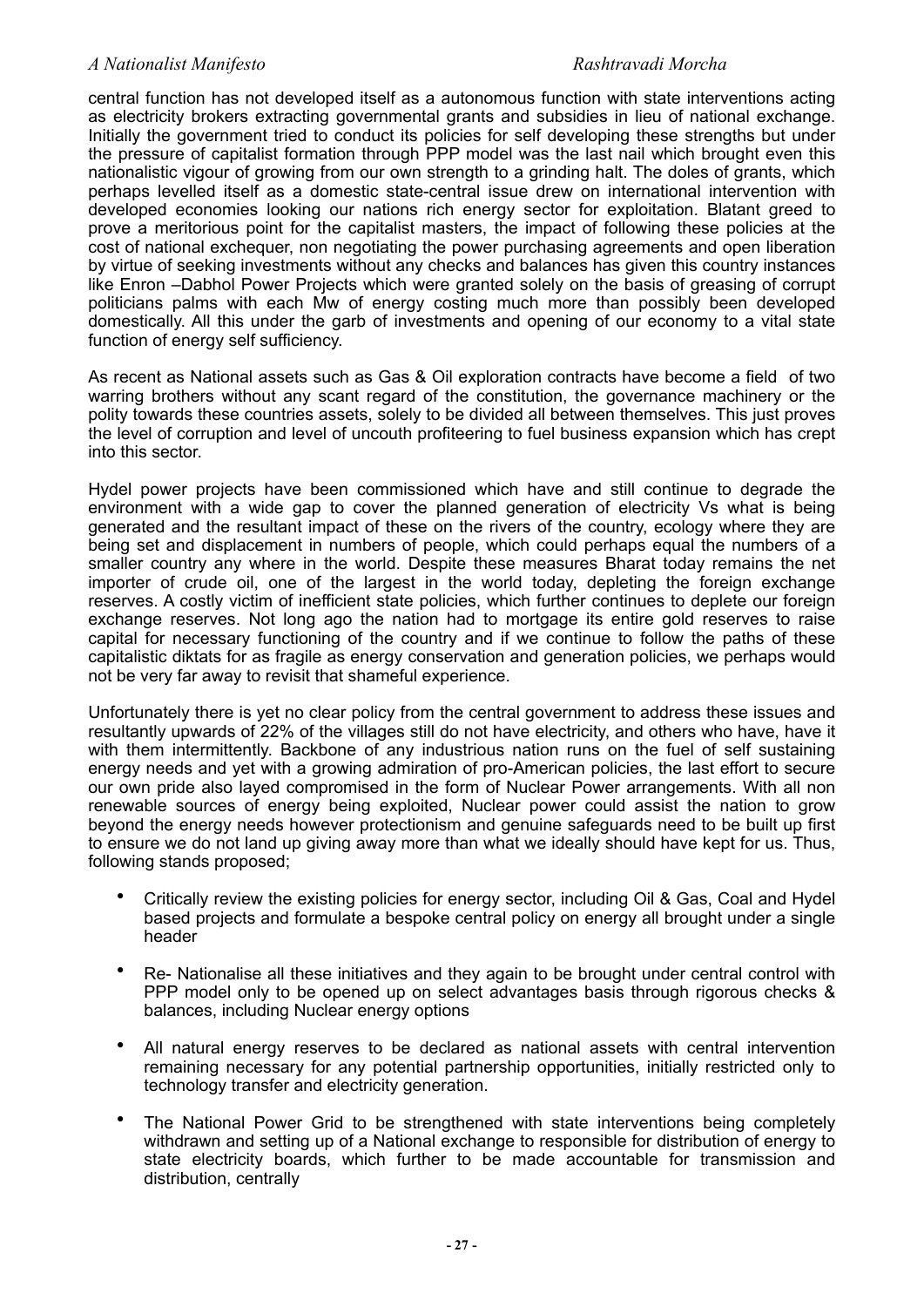- This would reduce the subsidy burden on the national exchequer and would further stop vote bank politics of announcing sops such as free electricity, waivers and subsidies as means of political instrument
- Formulate clear policies to utilise optimum use of available energy resources reducing dependency on renewable source of energy, with tariff rationality
- Alternative sources of energy to be promoted such as Ocean, Kinetic, Solar and Bio-mass to attain self sufficiency on energy sector reducing dependency on Hydro, Fossil fuel. Selective discretion on use of Nuclear energy capabilities without comprising Nation's economic or defence sovereignty
- Achieve power self reliance with each part of the country to receive electricity in 10 years

# **Strengthen our Security & International Policy Initiatives:**

Bharat has had an ancient and traditional resilience to other cultures and despite invasions and long rules of tyranny have assimilated all the evading cultures as part of its own. This has developed the nation to develop its own homogeneity in its temperament and remains as a nation according respect to all assimilations regardless of ethnicity, language, culture, profess religions norms and creed factors. It is true that in long drawn history, Bharat has never invaded any country for expanding its own geographical intent, yet the power which the nation reflects in this temperament is construed as a weakness towards the entire national apparatus.

We have seen four wars in less than 6 decades of our having attained independence and having won all these wars, as serious effort is wanting in our approach to assert our independence and tolerance to these machinations of our neighbours. We have been continuously witnessing a potent threat to our sovereignty through direct and low intensity conflicts, more as a policy to inflict thousand cuts to bleed on us by countries like Pakistan and China and yet we do little to ensure they remain checked and we demonstrate our will as a stronger nation. With each negotiation to check on these imbalances of our nation as stronger economic and military power, we accede our nation in bits to these countries. They act at will, stoop us down on foreign policy matters, plan incursions on our land, lay open claim to our land & also act as patrons to terrorist activities supplemented with impunity from across our border to destabilise our domestic environment.

Our military might is amongst the best and each one of us, remains proud on their services. On these strengths which is the only protection we could possibly yield in today's context, having outgrown there nefarious designs for fear of a direct conflict through this might, we yet through our central government formation have been found lacking in supplementing these to our security measures. We have not been able to extract our own share of negotiations, including the most wanted people who have got safe heavens in countries as Burma, Bangladesh, Pakistan, UAE claiming themselves as rightful citizens and yet we lead peace missions for safety of our nation. We never had a central policy to develop our own capability from security and foreign policy matters since the period of cold war and rather than to build ourselves have simply kept busy in taking sides of these formations. It would have been best with these efforts; we also would have been developing our own capability to assert and re-affirm ourselves as a sovereign nation but have failed to extract any beneficial outcomes of these policies.

The recent incursions of China, the statement at Sharm-al-Sheikh by none other than the Prime Minister acknowledging involvement in Pakistanis internal affairs, demonstrates an air of casualness on the matters concentrating the foreign policy and security establishment interests for our nation. Pro-American policies to look at Bharat as a potent arms market and ensure the ailing economy of America is propped up by the defence and arms manufacturing firms have all but fuelled the interest of our polity to act as fronting these deals as brokers than firmly denouncing these overtures without bargaining a suitable concession in form of keeping their protégé, Pakistan under a check. All around Bharat, low intensity conflicts have been propped up, supporting the cause of anti-national interests and free passage to terrorist activities even if they are caught, have all but clearly exposed our ability to ensure a counter offensive mechanism to these countries.